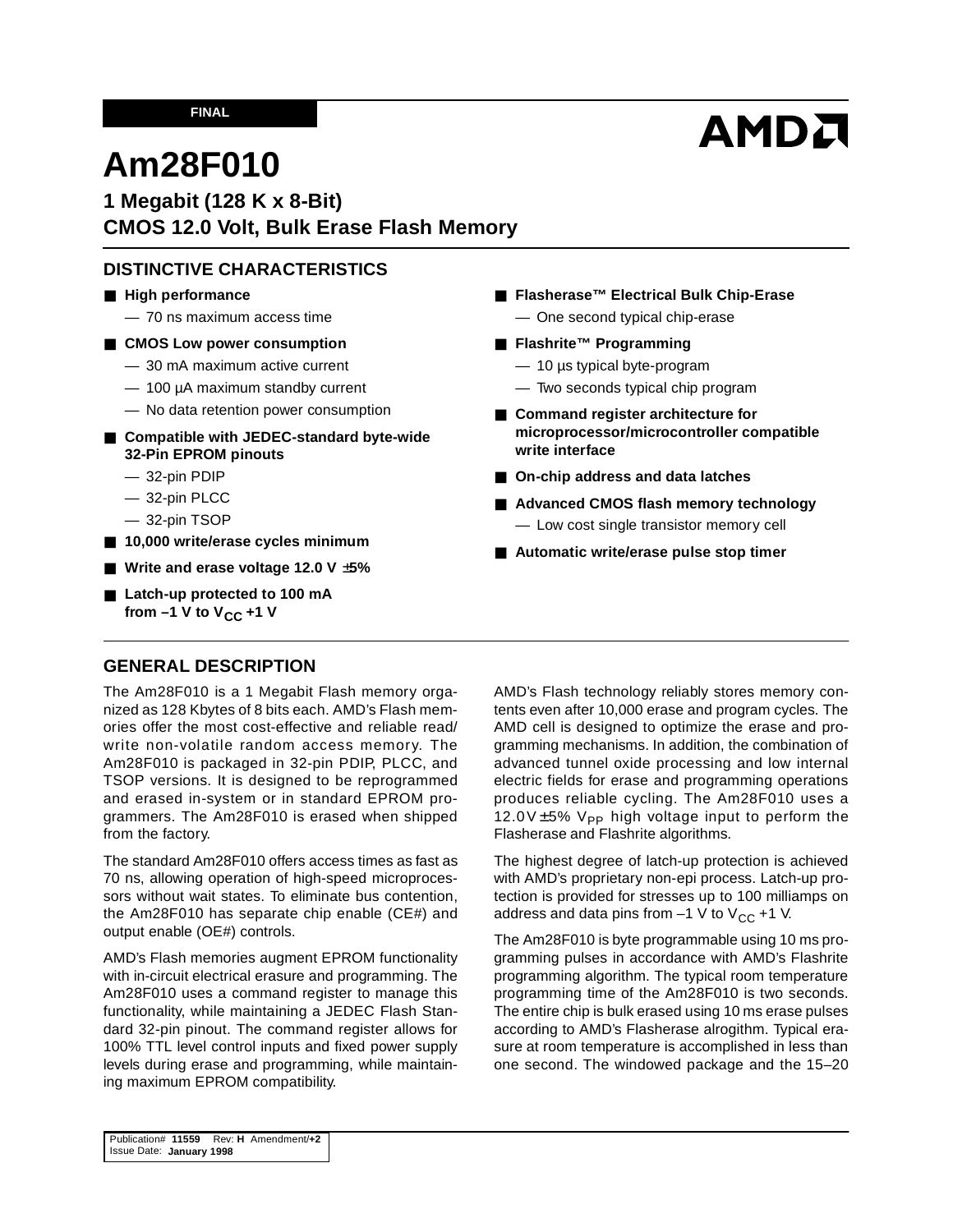minutes required for EPROM erasure using ultra-violet light are eliminated.

Commands are written to the command register using standard microprocessor write timings. Register contents serve as inputs to an internal state-machine which controls the erase and programming circuitry. During write cycles, the command register internally latches address and data needed for the programming and erase operations. For system design simplification, the Am28F010 is designed to support either WE# or CE# controlled writes. During a system write cycle, addresses are latched on the falling edge of WE# or CE# whichever occurs last. Data is latched on the rising edge of WE# or CE# whichever occurs first. To simplify the following discussion, the WE# pin is used as the write cycle control pin throughout the rest of this text. All setup and hold times are with respect to the WE# signal.

AMD's Flash technology combines years of EPROM and EEPROM experience to produce the highest levels of quality, reliability, and cost effectiveness. The Am28F010 electrically erases all bits simultaneously using Fowler-Nordheim tunneling. The bytes are programmed one byte at a time using the EPROM programming mechanism of hot electron injection.



## **BLOCK DIAGRAM**

## **PRODUCT SELECTOR GUIDE**

| <b>Family Part Number</b>                   | Am28F010 |     |        |        |        |
|---------------------------------------------|----------|-----|--------|--------|--------|
| Speed Options ( $V_{CC}$ = 5.0 V $\pm$ 10%) | -70      | -90 | $-120$ | $-150$ | $-200$ |
| Max Access Time (ns)                        | 70       | 90  | 120    | 150    | 200    |
| $C E# (E#)$ Access (ns)                     | 70       | 90  | 120    | 150    | 200    |
| $OE# (G#)$ Access (ns)                      | 35       | 35  | 50     | 55     | 55     |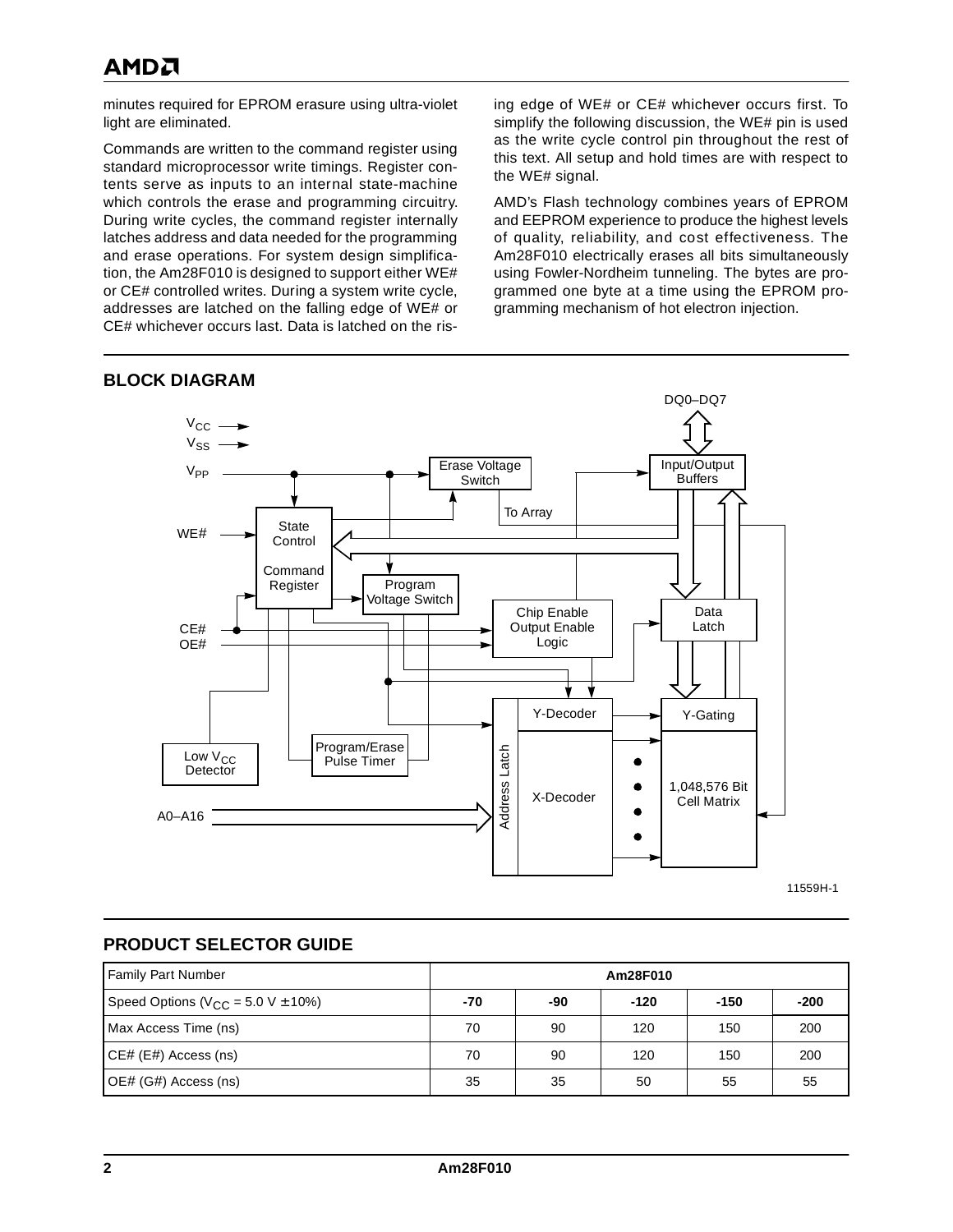#### **CONNECTION DIAGRAMS**





11559H-2

**Note:** Pin 1 is marked for orientation.

11559H-3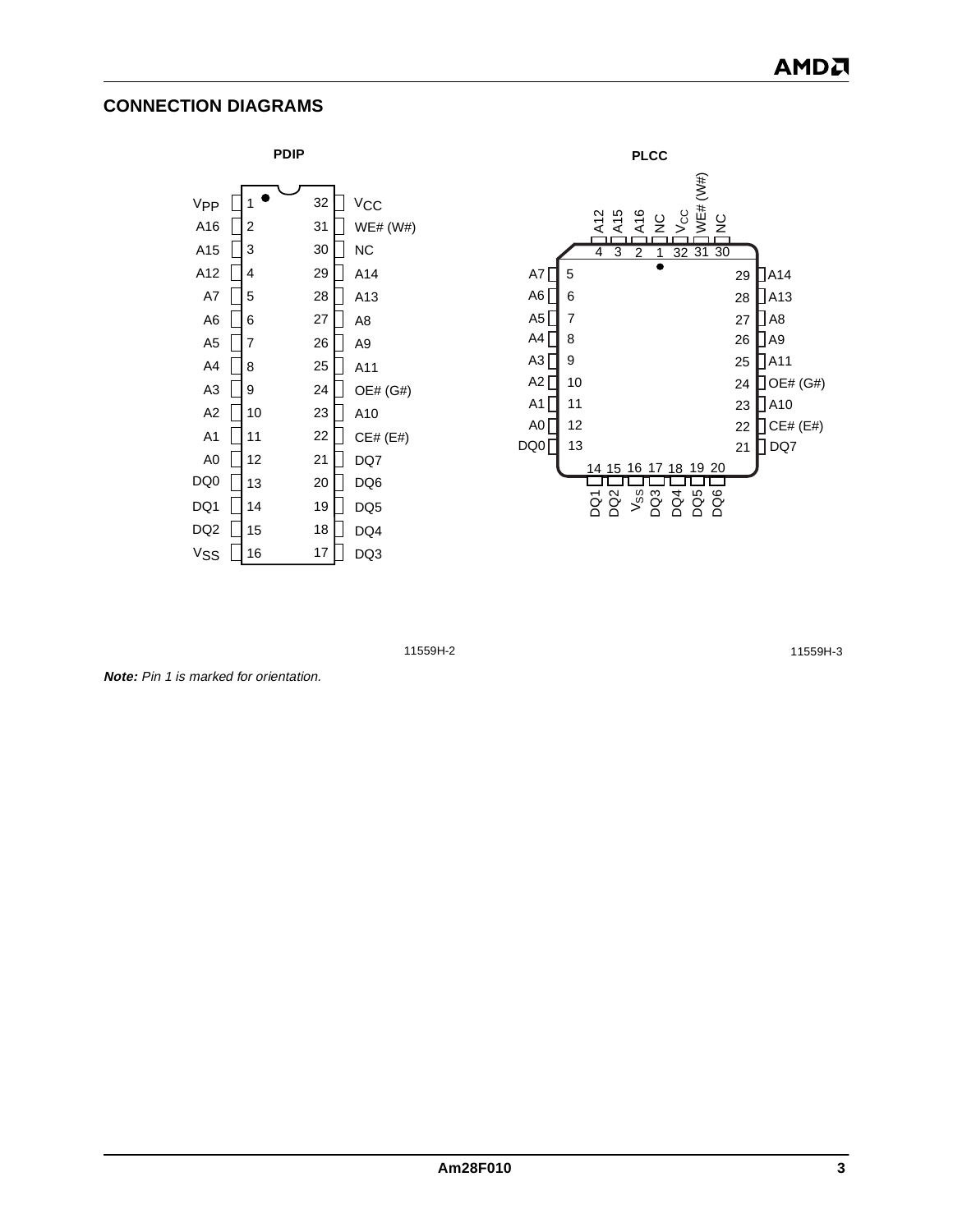#### **CONNECTION DIAGRAMS (continued)**







**LOGIC SYMBOL**



11559H-5

11559H-4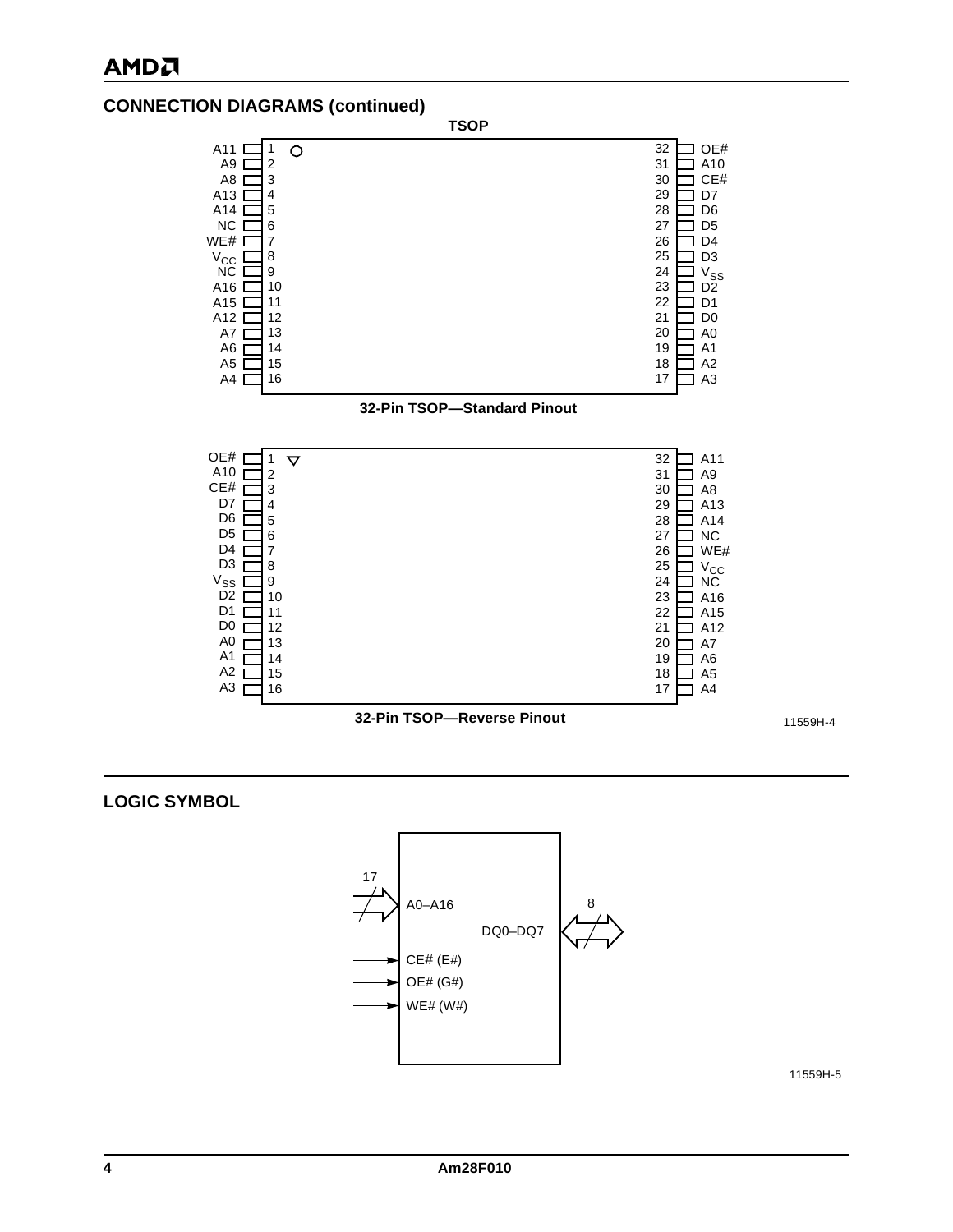#### **ORDERING INFORMATION**

#### **Standard Products**

AMD standard products are available in several packages and operating ranges. The order number (Valid Combination) is formed by a combination of:



| <b>Valid Combinations</b> |                            |  |  |  |
|---------------------------|----------------------------|--|--|--|
| AM28F010-70               |                            |  |  |  |
| AM28F010-90               | PC, PI, PE,                |  |  |  |
| AM28F010-120              | JC, JI, JE,<br>EC, EI, EE, |  |  |  |
| AM28F010-150              | FC, FI, FE                 |  |  |  |
| AM28F010-200              |                            |  |  |  |

#### **Valid Combinations**

Valid Combinations list configurations planned to be supported in volume for this device. Consult the local AMD sales office to confirm availability of specific valid combinations and to check on newly released combinations.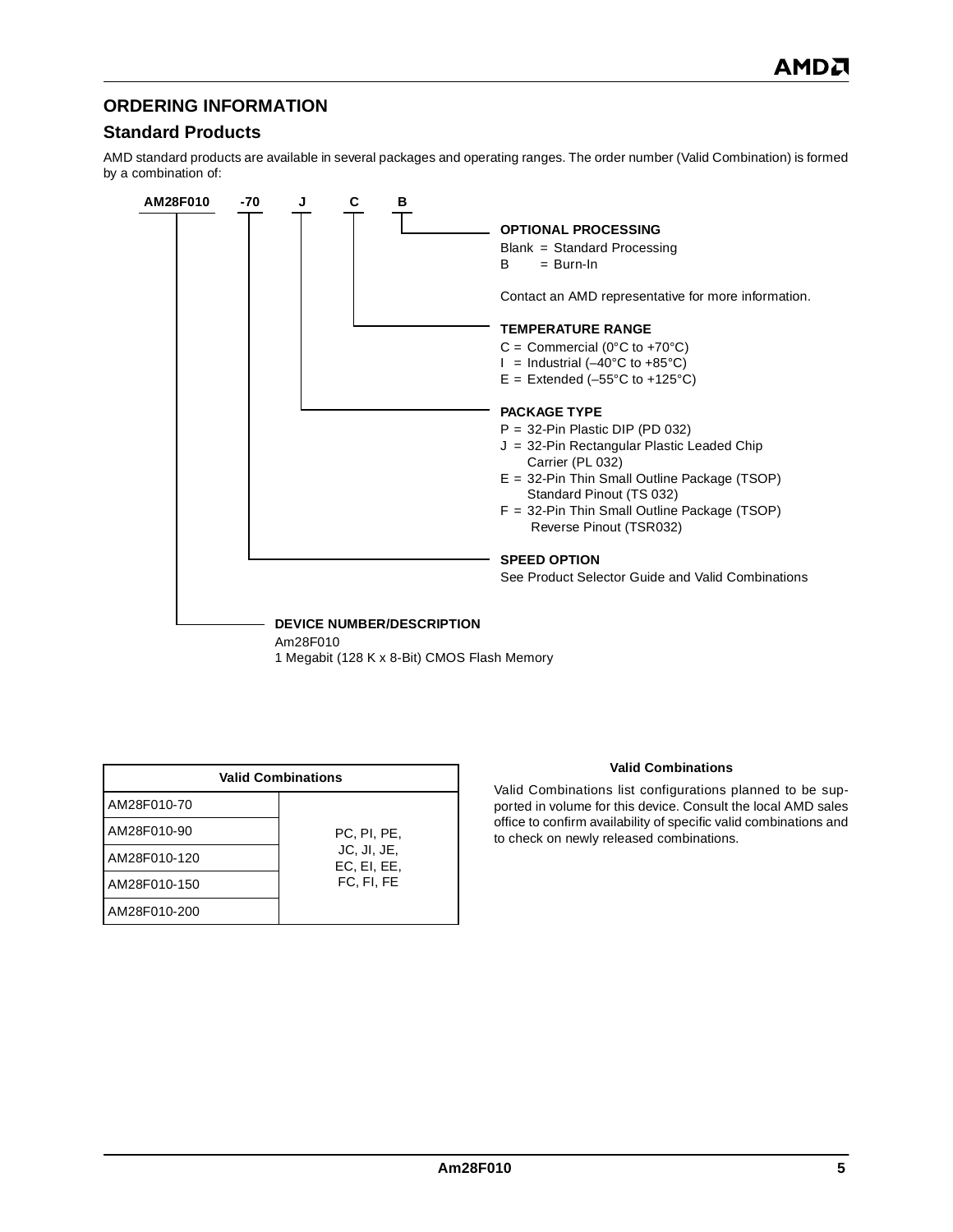## **PIN DESCRIPTION**

## **A0–A16**

Address Inputs for memory locations. Internal latches hold addresses during write cycles.

## **CE**# **(E**#**)**

Chip Enable active low input activates the chip's control logic and input buffers. Chip Enable high will deselect the device and operates the chip in stand-by mode.

## **DQ0–DQ7**

Data Inputs during memory write cycles. Internal latches hold data during write cycles. Data Outputs during memory read cycles.

#### **NC**

No Connect-corresponding pin is not connected internally to the die.

## **OE**# **(G**#**)**

Output Enable active low input gates the outputs of the device through the data buffers during memory read cycles. Output Enable is high during command sequencing and program/erase operations.

## $V_{C}$

Power supply for device operation.  $(5.0 V \pm 5\% \text{ or } 10\%)$ 

#### **V**<sub>PP</sub>

Program voltage input.  $V_{PP}$  must be at high voltage in order to write to the command register. The command register controls all functions required to alter the memory array contents. Memory contents cannot be altered when  $V_{PP} \leq V_{CC} + 2 V$ .

#### $V_{SS}$

Ground

## **WE**# **(W**#**)**

Write Enable active low input controls the write function of the command register to the memory array. The target address is latched on the falling edge of the Write Enable pulse and the appropriate data is latched on the rising edge of the pulse. Write Enable high inhibits writing to the device.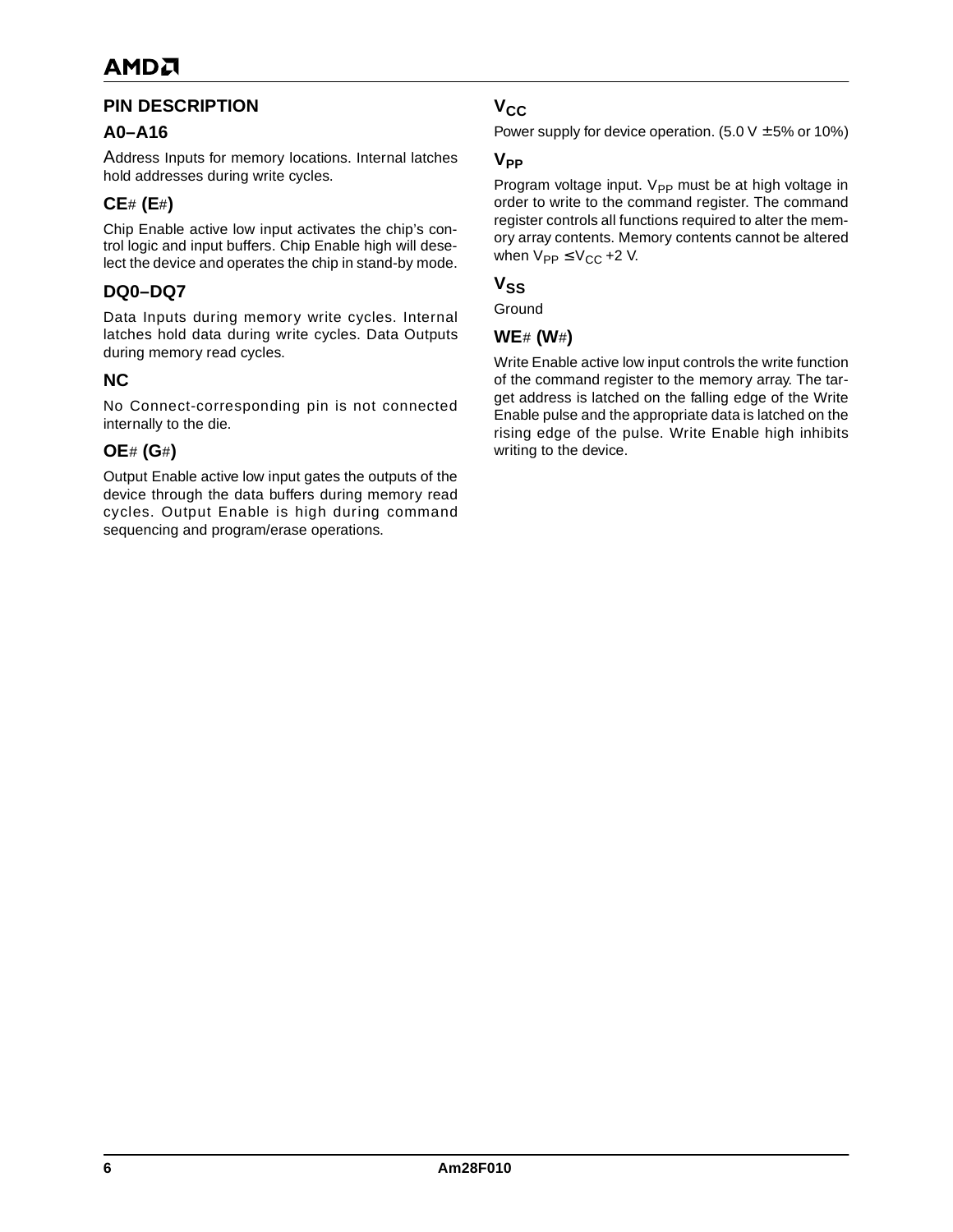## **BASIC PRINCIPLES**

The device uses 100% TTL-level control inputs to manage the command register. Erase and reprogramming operations use a fixed 12.0 V  $\pm$  5% high voltage input.

#### **Read Only Memory**

Without high  $V_{PP}$  voltage, the device functions as a read only memory and operates like a standard EPROM. The control inputs still manage traditional read, standby, output disable, and Auto select modes.

#### **Command Register**

The command register is enabled only when high voltage is applied to the  $V_{PP}$  pin. The erase and reprogramming operations are only accessed via the register. In addition, two-cycle commands are required for erase and reprogramming operations. The traditional read, standby, output disable, and Auto select modes are available via the register.

The device's command register is written using standard microprocessor write timings. The register controls an internal state machine that manages all device operations. For system design simplification, the device is designed to support either WE# or CE# controlled writes. During a system write cycle, addresses are latched on the falling edge of WE# or CE# whichever occurs last. Data is latched on the rising edge of WE# or CE# whichever occur first. To simplify the following discussion, the WE# pin is used as the write cycle control pin throughout the rest of this text. All setup and hold times are with respect to the WE# signal.

#### **Overview of Erase/Program Operations**

#### **Flasherase™ Sequence**

A multiple step command sequence is required to erase the Flash device (a two-cycle Erase command and repeated one cycle verify commands).

**Note:** The Flash memory array must be completely programmed to 0's prior to erasure. Refer to the Flashrite™ Programming Algorithm.

- 1. **Erase Setup:** Write the Setup Erase command to the command register.
- 2. **Erase:** Write the Erase command (same as Setup Erase command) to the command register again. The second command initiates the erase operation. The system software routines must now time-out the erase pulse width (10 ms) prior to issuing the Erase-verify command. An integrated stop timer prevents any possibility of overerasure.
- 3. **Erase-Verify:** Write the Erase-verify command to the command register. This command terminates the erase operation. After the erase operation, each byte of the array must be verified. Address in-

formation must be supplied with the Erase-verify command. This command verifies the margin and outputs the addressed byte in order to compare the array data with FFh data (Byte erased). After successful data verification the Erase-verify command is written again with new address information. Each byte of the array is sequentially verified in this manner.

If data of the addressed location is not verified, the Erase sequence is repeated until the entire array is successfully verified or the sequence is repeated 1000 times.

#### **Flashrite Programming Sequence**

A three step command sequence (a two-cycle Program command and one cycle Verify command) is required to program a byte of the Flash array. Refer to the Flashrite Algorithm.

- 1. **Program Setup:** Write the Setup Program command to the command register.
- 2. **Program:** Write the Program command to the command register with the appropriate Address and Data. The system software routines must now timeout the program pulse width (10 µs) prior to issuing the Program-verify command. An integrated stop timer prevents any possibility of overprogramming.
- 3. **Program-Verify:** Write the Program-verify command to the command register. This command terminates the programming operation. In addition, this command verifies the margin and outputs the byte just programmed in order to compare the array data with the original data programmed. After successful data verification, the programming sequence is initiated again for the next byte address to be programmed.

If data is not verified successfully, the Program sequence is repeated until a successful comparison is verified or the sequence is repeated 25 times.

#### **Data Protection**

The device is designed to offer protection against accidental erasure or programming caused by spurious system level signals that may exist during power transitions. The device powers up in its read only state. Also, with its control register architecture, alteration of the memory contents only occurs after successful completion of specific command sequences.

The device also incorporates several features to prevent inadvertent write cycles resulting from  $V_{CC}$  powerup and power-down transitions or system noise.

#### **Low V<sub>CC</sub> Write Inhibit**

To avoid initiation of a write cycle during  $V_{CC}$  power-up and power-down, the device locks out write cycles for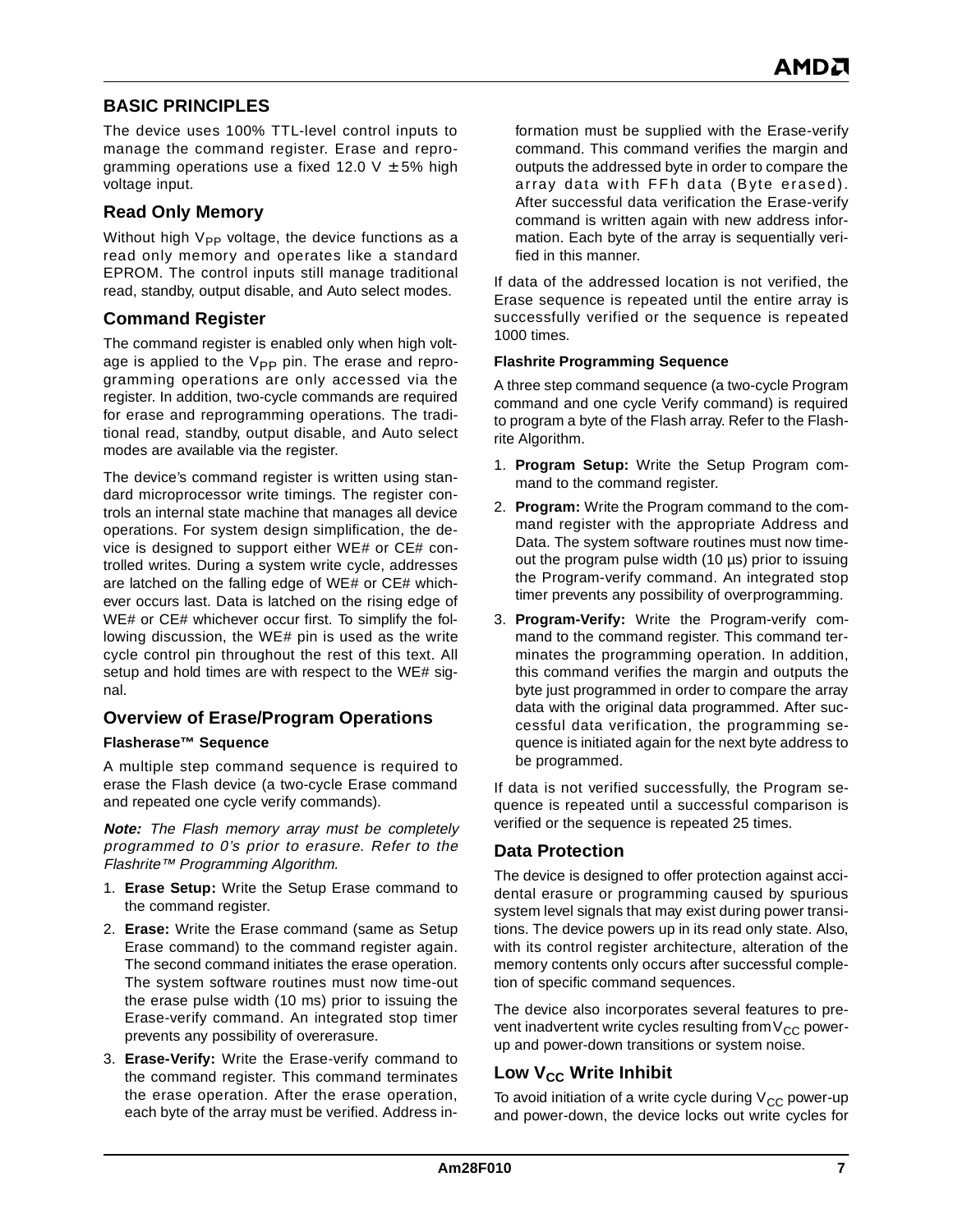<span id="page-7-0"></span> $V_{CC}$  <  $V_{LKO}$  (see DC Characteristics section for voltages). When  $V_{CC}$  <  $V_{LKO}$ , the command register is disabled, all internal program/erase circuits are disabled, and the device resets to the read mode. The device ignores all writes until  $V_{CC} > V_{LKO}$ . The user must ensure that the control pins are in the correct logic state when  $V_{CC} > V_{LKO}$  to prevent uninitentional writes.

#### **Write Pulse "Glitch" Protection**

Noise pulses of less than 10 ns (typical) on OE#, CE# or WE# will not initiate a write cycle.

## **FUNCTIONAL DESCRIPTION**

#### **Description of User Modes**

#### **Logical Inhibit**

Writing is inhibited by holding any one of  $OE# = V_{II}$ , CE#  $= V_{IH}$  or WE# = V<sub>IH</sub>. To initiate a write cycle CE# and WE# must be a logical zero while OE# is a logical one.

#### **Power-Up Write Inhibit**

Power-up of the device with WE# =  $CE# = V_{IL}$  and  $OE# = V<sub>IH</sub>$  will not accept commands on the rising edge of WE#. The internal state machine is automatically reset to the read mode on power-up.

| Operation         |                                           | <b>CE# (E#)</b> | <b>OE#</b> (G#) | WE# (W#)        | $V_{PP}$<br>(Note 1) | A0             | A9                   | I/O                          |
|-------------------|-------------------------------------------|-----------------|-----------------|-----------------|----------------------|----------------|----------------------|------------------------------|
|                   | Read                                      | $V_{IL}$        | $V_{IL}$        | X               | V <sub>PPL</sub>     | A0             | A9                   | $D_{\text{OUT}}$             |
|                   | Standby                                   | $V_{\text{IH}}$ | X               | X               | $V_{PPL}$            | X              | X                    | HIGH <sub>Z</sub>            |
|                   | <b>Output Disable</b>                     | $V_{IL}$        | $V_{\text{IH}}$ | $V_{\text{IH}}$ | V <sub>PPL</sub>     | X              | X                    | HIGH <sub>Z</sub>            |
| <b>Read-Only</b>  | Auto-Select Manufacturer<br>Code (Note 2) | $V_{IL}$        | $V_{IL}$        | $V_{IH}$        | V <sub>PPL</sub>     | $V_{IL}$       | $V_{ID}$<br>(Note 3) | CODE<br>(01h)                |
|                   | Auto-Select Device Code<br>(Note 2)       | $V_{IL}$        | $V_{IL}$        | $V_{IH}$        | V <sub>PPL</sub>     | $V_{IH}$       | $V_{ID}$<br>(Note 3) | CODE<br>(A7h)                |
| <b>Read/Write</b> | Read                                      | $V_{IL}$        | $V_{IL}$        | $V_{IH}$        | $V_{PPH}$            | A <sub>0</sub> | A <sub>9</sub>       | $D_{\text{OUT}}$<br>(Note 4) |
|                   | Standby (Note 5)                          | $V_{\text{IH}}$ | X               | X               | $V_{PPH}$            | X              | X                    | <b>HIGHZ</b>                 |
|                   | <b>Output Disable</b>                     | $V_{IL}$        | $V_{\text{IH}}$ | $V_{\text{IH}}$ | $V_{PPH}$            | X              | X                    | HIGH <sub>Z</sub>            |
|                   | Write                                     | $V_{IL}$        | $V_{\text{IH}}$ | $V_{IL}$        | $V_{PPH}$            | A <sub>0</sub> | A9                   | $D_{IN}$<br>(Note 6)         |

#### **Table 1. Am28F010 Device Bus Operations**

#### **Legend:**

X = Don't care, where Don't Care is either V<sub>IL</sub> or V<sub>IH</sub> levels. V<sub>PPL</sub> = V<sub>PP</sub>  $\leq$  V<sub>CC</sub> + 2 V. See DC Characteristics for voltage levels of  $V_{PPH}$ . 0 V < An <  $V_{CC}$  + 2 V, (normal TTL or CMOS input levels, where  $n = 0$  or 9).

#### **Notes:**

- 1. V<sub>PPL</sub> may be grounded, connected with a resistor to ground, or < V<sub>CC</sub> + 2.0 V. V<sub>PPH</sub> is the programming voltage specified for the device. Refer to the DC characteristics. When  $V_{PP}$  =  $V_{PP}$ , memory contents can be read but not written or erased.
- 2. Manufacturer and device codes may also be accessed via a command register write sequence. Refer to Tabl[e](#page-8-0) 2.
- 3. 11.5 <  $V_{ID}$  < 13.0 V. Minimum  $V_{ID}$  rise time and fall time (between 0 and  $V_{ID}$  voltages) is 500 ns.
- 4. Read operation with  $V_{PP} = V_{PPH}$  may access array data or the Auto select codes.
- 5. With  $V_{PP}$  at high voltage, the standby current is  $I_{CC} + I_{PP}$  (standby).
- 6. Refer to Table [3](#page-9-0) for valid  $D_{IN}$  during a write operation.
- 7. All inputs are Don't Care unless otherwise stated, where Don't Care is either  $V_{II}$  or  $V_{II}$  levels. In the Auto select mode all addresses except A9 and A0 must be held at  $V_{II}$ .
- 8. If  $V_{CC} \le 1.0$  Volt, the voltage difference between  $V_{PP}$  and  $V_{CC}$  should not exceed 10.0 volts. Also, the Am28F010 has a  $V_{PP}$ rise time and fall time specification of 500 ns minimum.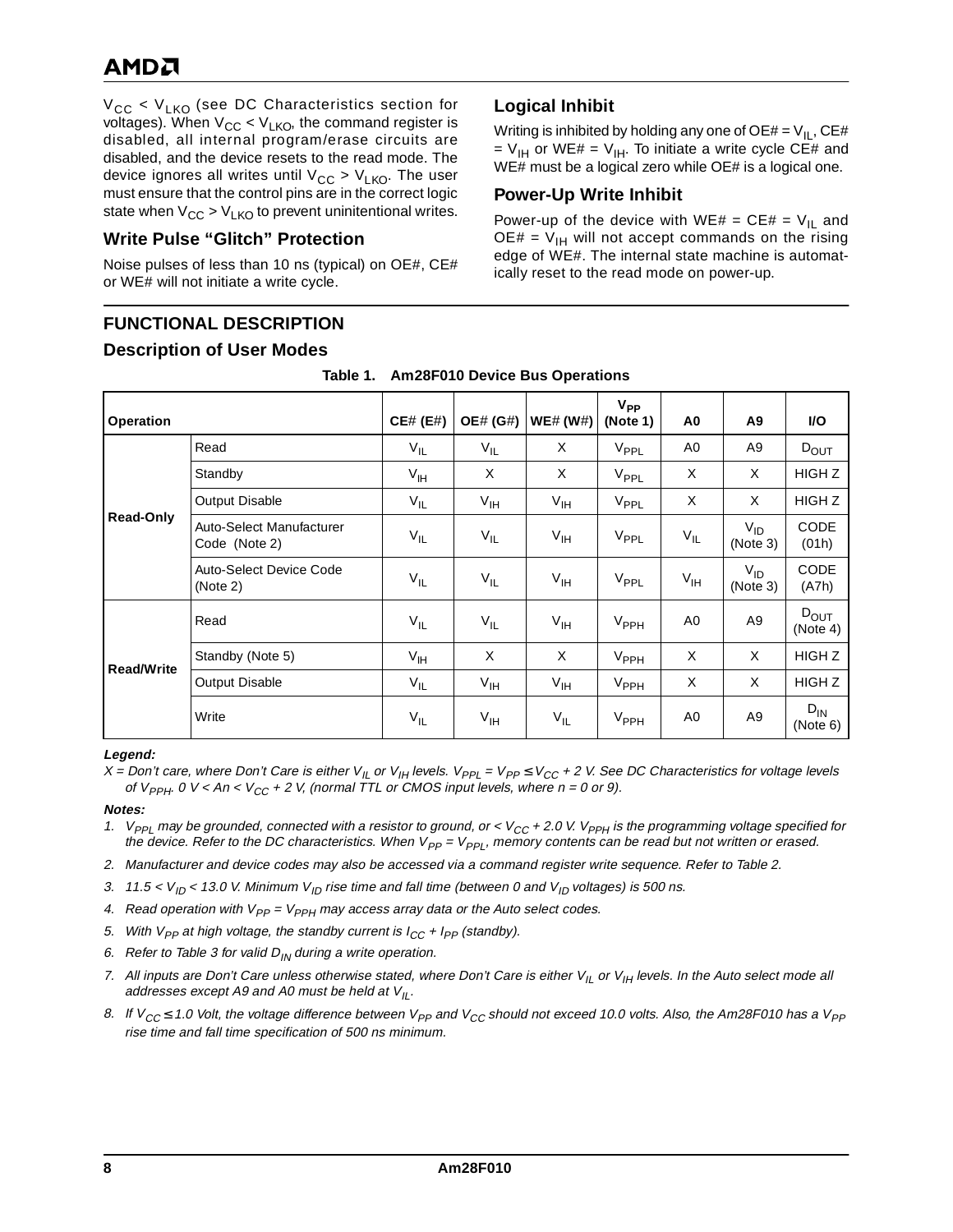## <span id="page-8-0"></span>**READ ONLY MODE**

When  $V_{PP}$  is less than  $V_{CC}$  + 2 V, the command register is inactive. The device can either read array or autoselect data, or be standby mode.

#### **Read**

The device functions as a read only memory when  $V_{PP}$  $V_{\rm CC}$  + 2 V. The device has two control functions. Both must be satisfied in order to output data. CE# controls power to the device. This pin should be used for specific device selection. OE# controls the device outputs and should be used to gate data to the output pins if a device is selected.

Address access time  $t_{\text{ACC}}$  is equal to the delay from stable addresses to valid output data. The chip enable access time  $t_{CF}$  is the delay from stable addresses and stable CE# to valid data at the output pins. The output enable access time is the delay from the falling edge of OE# to valid data at the output pins (assuming the addresses have been stable at least  $t_{\text{ACC}}-t_{\text{OE}}$ ).

#### **Standby Mode**

The device has two standby modes. The CMOS standby mode (CE# input held at  $V_{CC} \pm 0.5$  V), consumes less than 100 µA of current. TTL standby mode (CE# is held at  $V_{H}$ ) reduces the current requirements to less than 1mA. When in the standby mode the outputs are in a high impedance state, independent of the OE# input.

If the device is deselected during erasure, programming, or program/erase verification, the device will draw active current until the operation is terminated.

#### **Output Disable**

Output from the device is disabled when OE# is at a logic high level. When disabled, output pins are in a high impedance state.

#### **Auto Select**

Flash memories can be programmed in-system or in a standard PROM programmer. The device may be soldered to the circuit board upon receipt of shipment and programmed in-system. Alternatively, the device may initially be programmed in a PROM programmer prior to soldering the device to the board.

The Auto select mode allows the reading out of a binary code from the device that will identify its manufacturer and type. This mode is intended for the purpose of automatically matching the device to be programmed with its corresponding programming algorithm. This mode is functional over the entire temperature range of the device.

#### **Programming In A PROM Programmer**

To activate this mode, the programming equipment must force  $V_{ID}$  (11.5 V to 13.0 V) on address A9. Two identifier bytes may then be sequenced from the device outputs by toggling address  $A_0$  from  $V_{II}$  to  $V_{IH}$ . All other address lines must be held at  $V_{IL}$ , and  $V_{PP}$  must be less than or equal to  $V_{CC}$  + 2.0 V while using this Auto select mode. Byte 0 (A0 =  $V_{|L}$ ) represents the manufacturer code and byte 1 (A0 =  $V_{\text{IH}}$ ) the device identifier code. For the device these two bytes are given in Table 2 below. All identifiers for manufacturer and device codes will exhibit odd parity with the MSB (DQ7) defined as the parity bit.

| Table 2. Am28F010 Auto Select Code |  |  |
|------------------------------------|--|--|
|                                    |  |  |

| Type              | A0              | Code (HEX) |
|-------------------|-----------------|------------|
| Manufacturer Code | $v_{\parallel}$ | 01         |
| Device Code       | ۷ін             | A7         |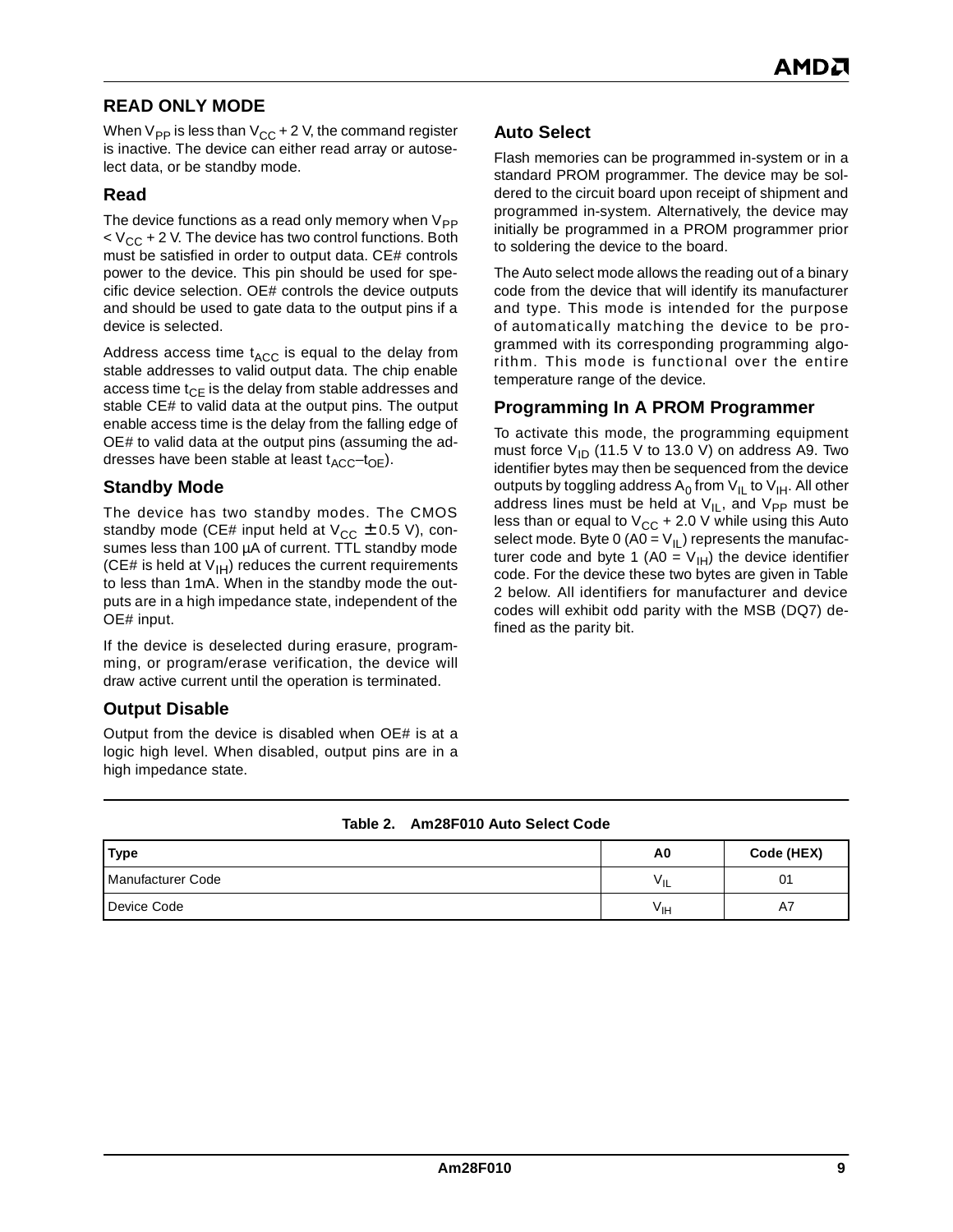## <span id="page-9-0"></span>**ERASE, PROGRAM, AND READ MODE**

When  $V_{PP}$  is equal to 12.0 V  $\pm$  5%, the command register is active. All functions are available. That is, the device can program, erase, read array or autoselect data, or be standby mode.

#### **Write Operations**

High voltage must be applied to the  $V_{PP}$  pin in order to activate the command register. Data written to the register serves as input to the internal state machine. The output of the state machine determines the operational function of the device.

The command register does not occupy an addressable memory location. The register is a latch that stores the command, along with the address and data information needed to execute the command. The register is written by bringing WE# and CE# to  $V_{II}$ , while OE# is at  $V_{II}$ . Addresses are latched on the falling edge of WE#, while data is latched on the rising edge of the WE# pulse. Standard microprocessor write timings are used.

The device requires the OE# pin to be  $V_{IH}$  for write operations. This condition eliminates the possibility for bus contention during programming operations. In order to write, OE# must be  $V_{\text{IH}}$ , and CE# and WE# must be  $V_{II}$ . If any pin is not in the correct state a write command will not be executed.

Refer to AC Write Characteristics and the Erase/Programming Waveforms for specific timing parameters.

#### **Command Definitions**

The contents of the command register default to 00h (Read Mode) in the absence of high voltage applied to the  $V_{PP}$  pin. The device operates as a read only memory. High voltage on the  $V_{PP}$  pin enables the command register. Device operations are selected by writing specific data codes into the command register. Table 3 defines these register commands.

## **Read Command**

Memory contents can be accessed via the read command when  $V_{PP}$  is high. To read from the device, write 00h into the command register. Standard microprocessor read cycles access data from the memory. The device will remain in the read mode until the command register contents are altered.

The command register defaults to 00h (read mode) upon  $V_{PP}$  power-up. The 00h (Read Mode) register default helps ensure that inadvertent alteration of the memory contents does not occur during the  $V_{\text{PP}}$  power transition. Refer to the AC Read Characteristics and Waveforms for the specific timing parameters.

|                                | <b>First Bus Cycle</b> |                            |                         | <b>Second Bus Cycle</b> |                            |                  |  |
|--------------------------------|------------------------|----------------------------|-------------------------|-------------------------|----------------------------|------------------|--|
| Command (Note 4)               | Operation<br>(Note 1)  | <b>Address</b><br>(Note 2) | <b>Data</b><br>(Note 3) | Operation<br>(Note 1)   | <b>Address</b><br>(Note 2) | Data<br>(Note 3) |  |
| <b>Read Memory</b>             | Write                  | X                          | 00h/FFh                 | Read                    | RA                         | <b>RD</b>        |  |
| Read Auto select               | Write                  | X                          | 80h or 90h              | Read                    | 00h/01h                    | 01h/ATh          |  |
| <b>Erase Setup/Erase Write</b> | Write                  | X                          | 20h                     | Write                   | X                          | 20h              |  |
| Erase-Verify                   | Write                  | EA                         | A0h                     | Read                    | X                          | <b>EVD</b>       |  |
| Program Setup/Program          | Write                  | X                          | 40h                     | Write                   | <b>PA</b>                  | <b>PD</b>        |  |
| Program-Verify                 | Write                  | X                          | C <sub>0</sub> h        | Read                    | X                          | <b>PVD</b>       |  |
| Reset                          | Write                  | X                          | FFh                     | Write                   | X                          | FF <sub>h</sub>  |  |

#### **Table 3. Am28F010 Command Definitions**

#### **Notes:**

1. Bus operations are defined in Tabl[e 1](#page-7-0).

- 2. RA = Address of the memory location to be read.
	- EA = Address of the memory location to be read during erase-verify.
	- PA = Address of the memory location to be programmed.
	- $X = Don't care.$

Addresses are latched on the falling edge of the WE# pulse.

- 3. RD = Data read from location RA during read operation. EVD = Data Read from location EA during erase-verify. PD = Data to be programmed at location PA. Data latched on the rising edge of WE#. PVD = Data read from location PA during program-verify. PA is latched on the Program command.
- 4. Refer to the appropriate section for algorithms and timing diagrams.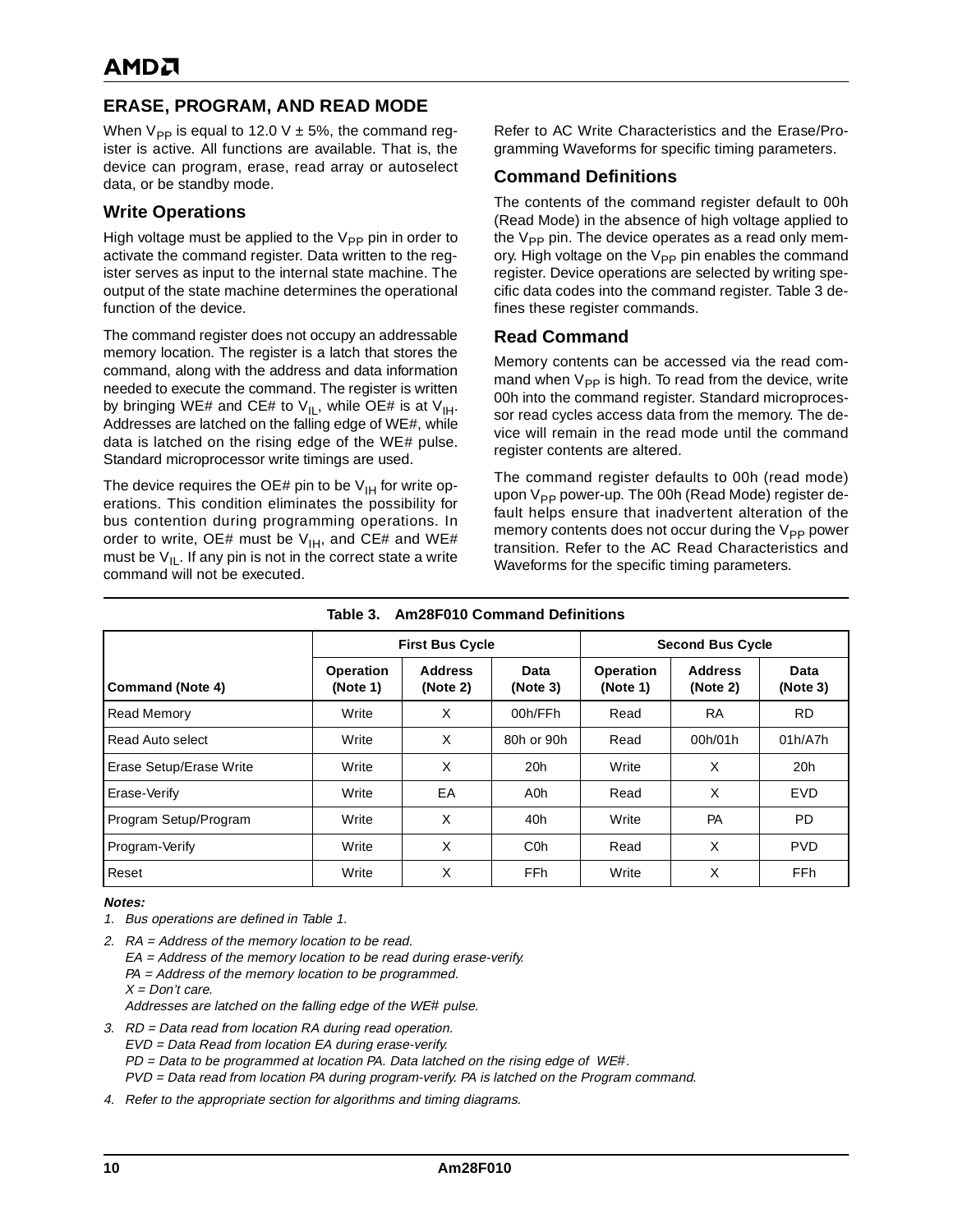## **FLASHERASE ERASE SEQUENCE**

## **Erase Setup**

Erase Setup is the first of a two-cycle erase command. It is a command-only operation that stages the device for bulk chip erase. The array contents are not altered with this command. 20h is written to the command register in order to perform the Erase Setup operation.

#### **Erase**

The second two-cycle erase command initiates the bulk erase operation. You must write the Erase command (20h) again to the register. The erase operation begins with the rising edge of the WE# pulse. The erase operation must be terminated by writing a new command (Erase-verify) to the register.

This two step sequence of the Setup and Erase commands helps to ensure that memory contents are not accidentally erased. Also, chip erasure can only occur when high voltage is applied to the  $V_{\text{PP}}$  pin and all control pins are in their proper state. In absence of this high voltage, memory contents cannot be altered. Refer to AC Erase Characteristics and Waveforms for specific timing parameters.

**Note:** The Flash memory device must be fully programmed to 00h data prior to erasure. This equalizes the charge on all memory cells ensuring reliable erasure.

#### **Erase-Verify Command**

The erase operation erases all bytes of the array in parallel. After the erase operation, all bytes must be sequentially verified. The Erase-verify operation is initiated by writing A0h to the register. The byte address to be verified must be supplied with the command. Addresses are latched on the falling edge of the WE# pulse or CE# pulse, whichever occurs later. The rising edge of the WE# pulse terminates the erase operation.

## **Margin Verify**

During the Erase-verify operation, the device applies an internally generated margin voltage to the addressed byte. Reading FFh from the addressed byte indicates that all bits in the byte are properly erased.

#### **Verify Next Address**

You must write the Erase-verify command with the appropriate address to the register prior to verification of each address. Each new address is latched on the falling edge of WE# or CE# pulse, whichever occurs later. The process continues for each byte in the memory array until a byte does not return FFh data or all the bytes in the array are accessed and verified.

If an address is not verified to FFh data, the entire chip is erased again (refer to Erase Setup/Erase). Erase verification then resumes at the address that failed to verify. Erase is complete when all bytes in the array have been verified. The device is now ready to be programmed. At this point, the verification operation is terminated by writing a valid command (e.g. Program Setup) to the command register. Figure [1](#page-12-0) and Table [4,](#page-11-0) the Flasherase electrical erase algorithm, illustrate how commands and bus operations are combined to perform electrical erasure. Refer to AC Erase Characteristics and Waveforms for specific timing parameters.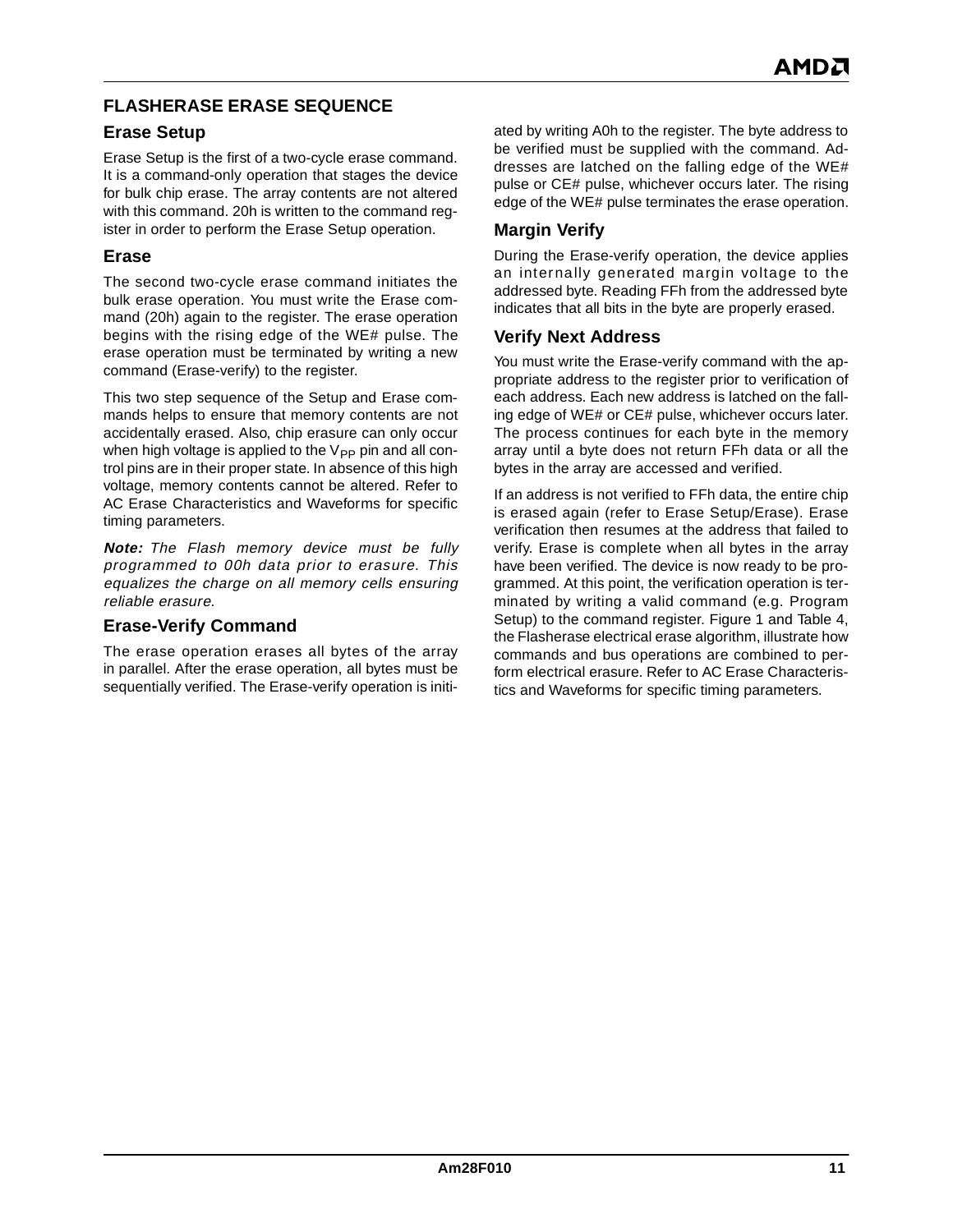## <span id="page-11-0"></span>**FLASHERASE ELECTRICAL ERASE ALGORITHM**

This Flash memory device erases the entire array in parallel. The erase time depends on  $V_{\text{PB}}$  temperature, and number of erase/program cycles on the device. In general, reprogramming time increases as the number of erase/program cycles increases.

The Flasherase electrical erase algorithm employs an interactive closed loop flow to simultaneously erase all bits in the array. Erasure begins with a read of the memory contents. The device is erased when shipped from the factory. Reading FFh data from the device would immediately be followed by executing the Flashrite programming algorithm with the appropriate data pattern.

Should the device be currently programmed, data other than FFh will be returned from address locations. Follow the Flasherase algorithm. Uniform and reliable erasure is ensured by first programming all bits in the device to their charged state (Data  $=$  00h). This is accomplished using the Flashrite Programming algorithm. Erasure then continues with an initial erase operation. Erase verification (Data = FFh) begins at address 0000h and continues through the array to the last address, or until data other than FFh is encountered. If a byte fails to verify, the device is erased again. With each erase operation, an increasing number of bytes verify to the erased state. Typically, devices are erased in less than 100 pulses (one second). Erase efficiency may be improved by storing the address of the last byte that fails to verify in a register. Following the next erase operation, verification may start at the stored address location. A total of 1000 erase pulses are allowed per reprogram cycle, which corresponds to approximately 10 seconds of cumulative erase time. The entire sequence of erase and byte verification is performed with high voltage applied to the  $V_{PP}$  pin. Figure [1](#page-12-0) illustrates the electrical erase algorithm.

| <b>Bus Operations</b> | Command               | <b>Comments</b>                                                                                                                     |
|-----------------------|-----------------------|-------------------------------------------------------------------------------------------------------------------------------------|
|                       |                       | Entire memory must = 00h before erasure (Note 3)<br><b>Note:</b> Use Flashrite programming algorithm (Figure 3) for<br>programming. |
| Standby               |                       | Wait for $V_{PP}$ Ramp to $V_{PPH}$ (Note 1)<br>Initialize:<br>Addresses<br>PLSCNT (Pulse count)                                    |
| Write                 | Erase Setup           | Data = $20h$                                                                                                                        |
|                       | Erase                 | Data = $20h$                                                                                                                        |
| Standby               |                       | Duration of Erase Operation (t <sub>WHWH2</sub> )                                                                                   |
| Write                 | Erase-Verify (Note 2) | Address = Byte to Verify<br>Data = $A0h$<br><b>Stops Erase Operation</b>                                                            |
| Standby               |                       | Write Recovery Time before Read = $6 \mu s$                                                                                         |
| Read                  |                       | Read byte to verify erasure                                                                                                         |
| Standby               |                       | Compare output to FFh<br>Increment pulse count                                                                                      |
| Write                 | Reset                 | Data = FFh, reset the register for read operations                                                                                  |
| Standby               |                       | Wait for $V_{PP}$ Ramp to $V_{PP1}$ (Note 1)                                                                                        |

#### **Table 4. Flasherase Electrical Erase Algorithm**

#### **Notes:**

1. See AC and DC Characteristics for values of  $V_{PP}$  parameters. The  $V_{PP}$  power supply can be hard-wired to the device or switchable. When V<sub>PP</sub> is switched, V<sub>PPL</sub> may be ground, no connect with a resistor tied to ground, or less than V<sub>CC</sub> + 2.0 V.

2. Erase Verify is performed only after chip erasure. A final read compare may be performed (optional) after the register is written with the read command.

3. The erase algorithm **Must Be Followed** to ensure proper and reliable operation of the device.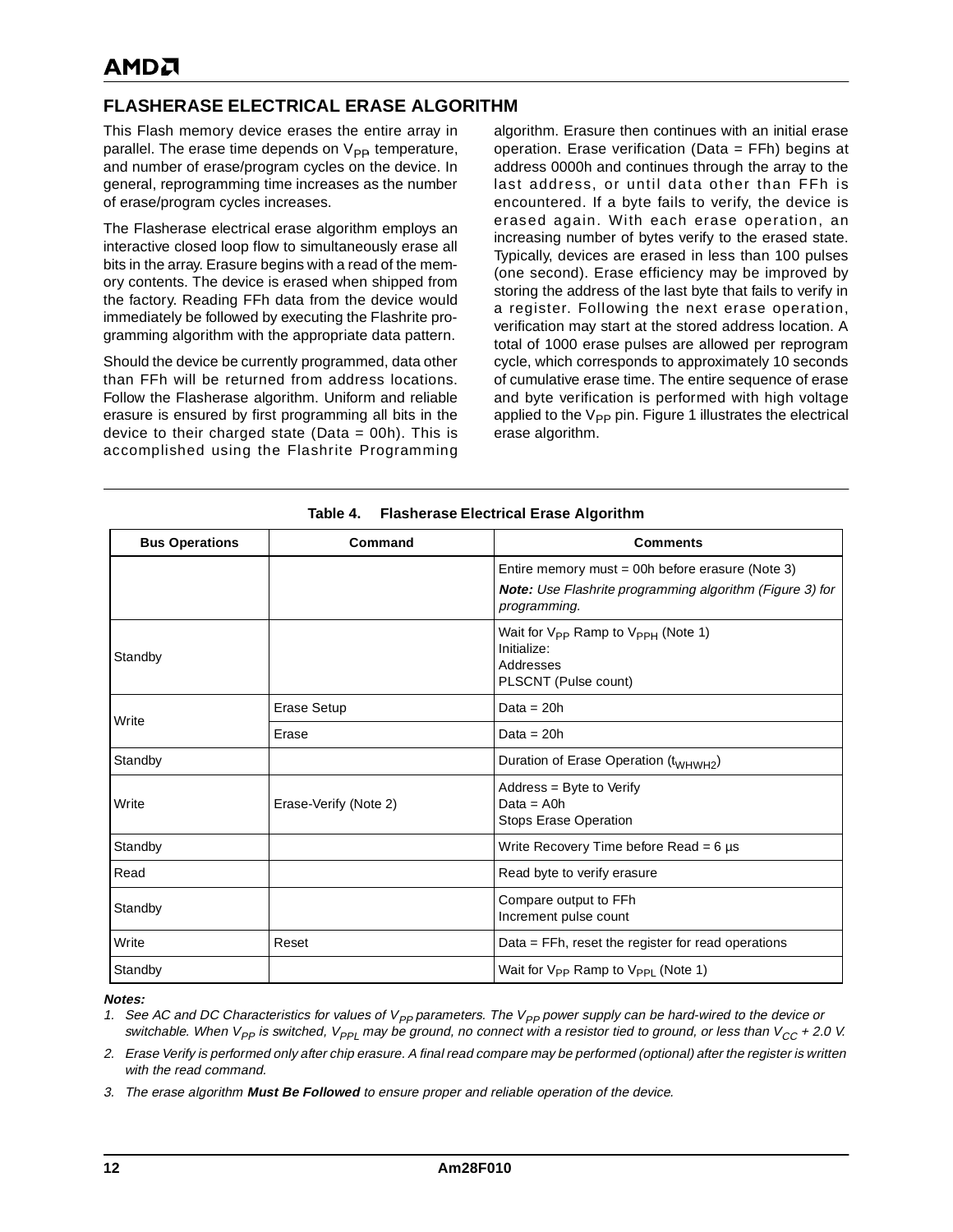<span id="page-12-0"></span>

**Figure 1. Flasherase Electrical Erase Algorithm**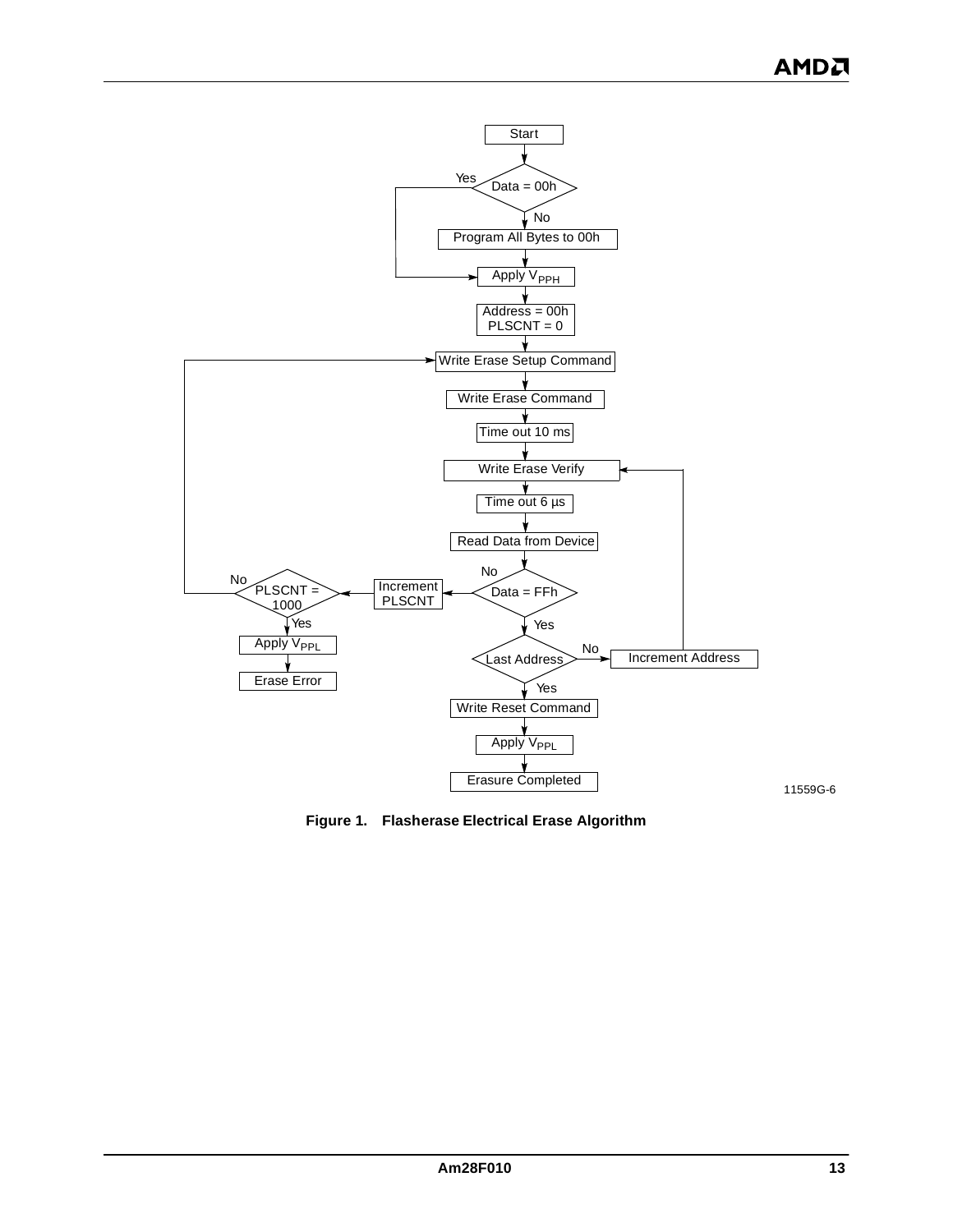



#### **Analysis of Erase Timing Waveform**

**Note:** This analysis does not include the requirement to program the entire array to 00h data prior to erasure. Refer to the Flashrite Programming algorithm.

#### **Erase Setup/Erase**

This analysis illustrates the use of two-cycle erase commands (section A and B). The first erase command (20h) is a Setup command and does not affect the array data (section A). The second erase command (20h) initiates the erase operation (section B) on the rising edge of this WE# pulse. All bytes of the memory array are erased in parallel. No address information is required.

The erase pulse occurs in section C.

#### **Time-Out**

A software timing routine (10 ms duration) must be initiated on the rising edge of the WE# pulse of section B.

**Note:** An integrated stop timer prevents any possibility of overerasure by limiting each time-out period of 10 ms.

#### **Erase-Verify**

Upon completion of the erase software timing routine, the microprocessor must write the Erase-verify command (A0h). This command terminates the erase operation on the rising edge of the WE# pulse (section D). The Erase-verify command also stages the device for data verification (section F).

After each erase operation each byte must be verified. The byte address to be verified must be supplied with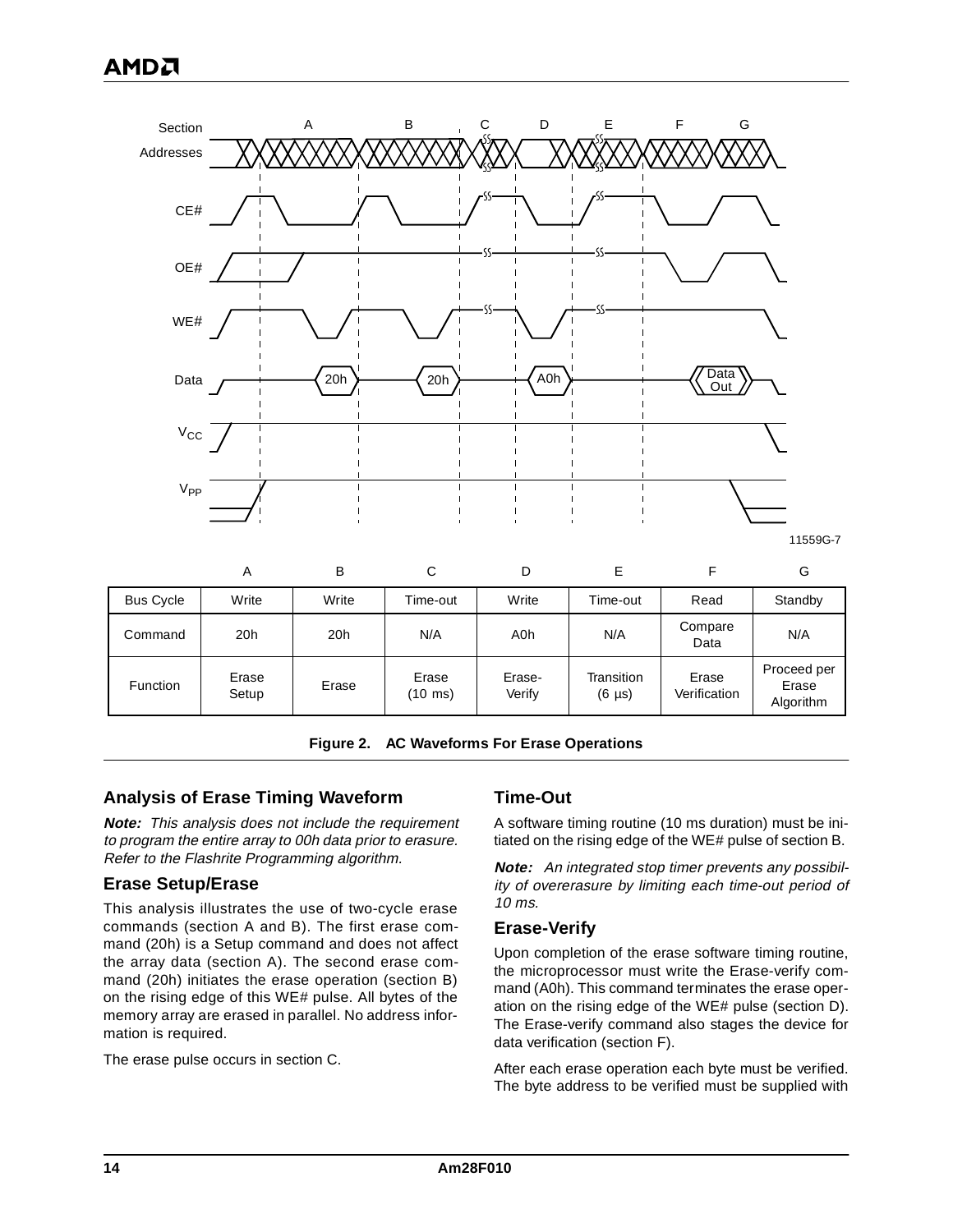the Erase-verify command (section D). Addresses are latched on the falling edge of the WE# pulse.

Another software timing routine (6 µs duration) must be executed to allow for generation of internal voltages for margin checking and read operation (section E).

During Erase-verification (section F) each address that returns FFh data is successfully erased. Each address of the array is sequentially verified in this manner by repeating sections D thru F until the entire array is verified or an address fails to verify. Should an address

## **FLASHRITE PROGRAMMING SEQUENCE**

## **Program Setup**

The device is programmed byte by byte. Bytes may be programmed sequentially or at random. Program Setup is the first of a two-cycle program command. It stages the device for byte programming. The Program Setup operation is performed by writing 40h to the command register.

## **Program**

Only after the program Setup operation is completed will the next WE# pulse initiate the active programming operation. The appropriate address and data for programming must be available on the second WE# pulse. Addresses and data are internally latched on the falling and rising edge of the WE# pulse respectively. The rising edge of WE# also begins the programming operation. You must write the Program-verify command to terminate the programming operation. This two step sequence of the Setup and Program commands helps to ensure that memory contents are not accidentally written. Also, programming can only occur when high voltage is applied to the  $V_{PP}$  pin and all control pins are in their proper state. In absence of this high voltage, memory contents cannot be programmed.

Refer to AC Characteristics and Waveforms for specific timing parameters.

## **Program Verify Command**

Following each programming operation, the byte just programmed must be verified.

Write C0h into the command register in order to initiate the Program-verify operation. The rising edge of this WE pulse terminates the programming operation. The

location fail to verify to FFh data, erase the device again. Repeat sections A thru F. Resume verification (section D) with the failed address.

Each data change sequence allows the device to use up to 1,000 erase pulses to completely erase. Typically 100 erase pulses are required.

**Note:** All address locations must be programmed to 00h prior to erase. This equalizes the charge on all memory cells and ensures reliable erasure.

Program-verify operation stages the device for verification of the last byte programmed. Addresses were previously latched. No new information is required.

## **Margin Verify**

During the Program-verify operation, the device applies an internally generated margin voltage to the addressed byte. A normal microprocessor read cycle outputs the data. A successful comparison between the programmed byte and the true data indicates that the byte was successfully programmed. The original programmed data should be stored for comparison. Programming then proceeds to the next desired byte location. Should the byte fail to verify, reprogram (refer to Program Setup/Program). Figure [3](#page-15-0) and Table [5](#page-16-0) indicate how instructions are combined with the bus operations to perform byte programming. Refer to AC Programming Characteristics and Waveforms for specific timing parameters.

## **Flashrite Programming Algorithm**

The device Flashrite Programming algorithm employs an interactive closed loop flow to program data byte by byte. Bytes may be programmed sequentially or at random. The Flashrite Programming algorithm uses 10 µs programming pulses. Each operation is followed by a byte verification to determine when the addressed byte has been successfully programmed. The program algorithm allows for up to 25 programming operations per byte per reprogramming cycle. Most bytes verify after the first or second pulse. The entire sequence of programming and byte verification is performed with high voltage applied to the V<sub>PP</sub> pin. Figure [3](#page-15-0) and Table [5](#page-16-0) illustrate the programming algorithm.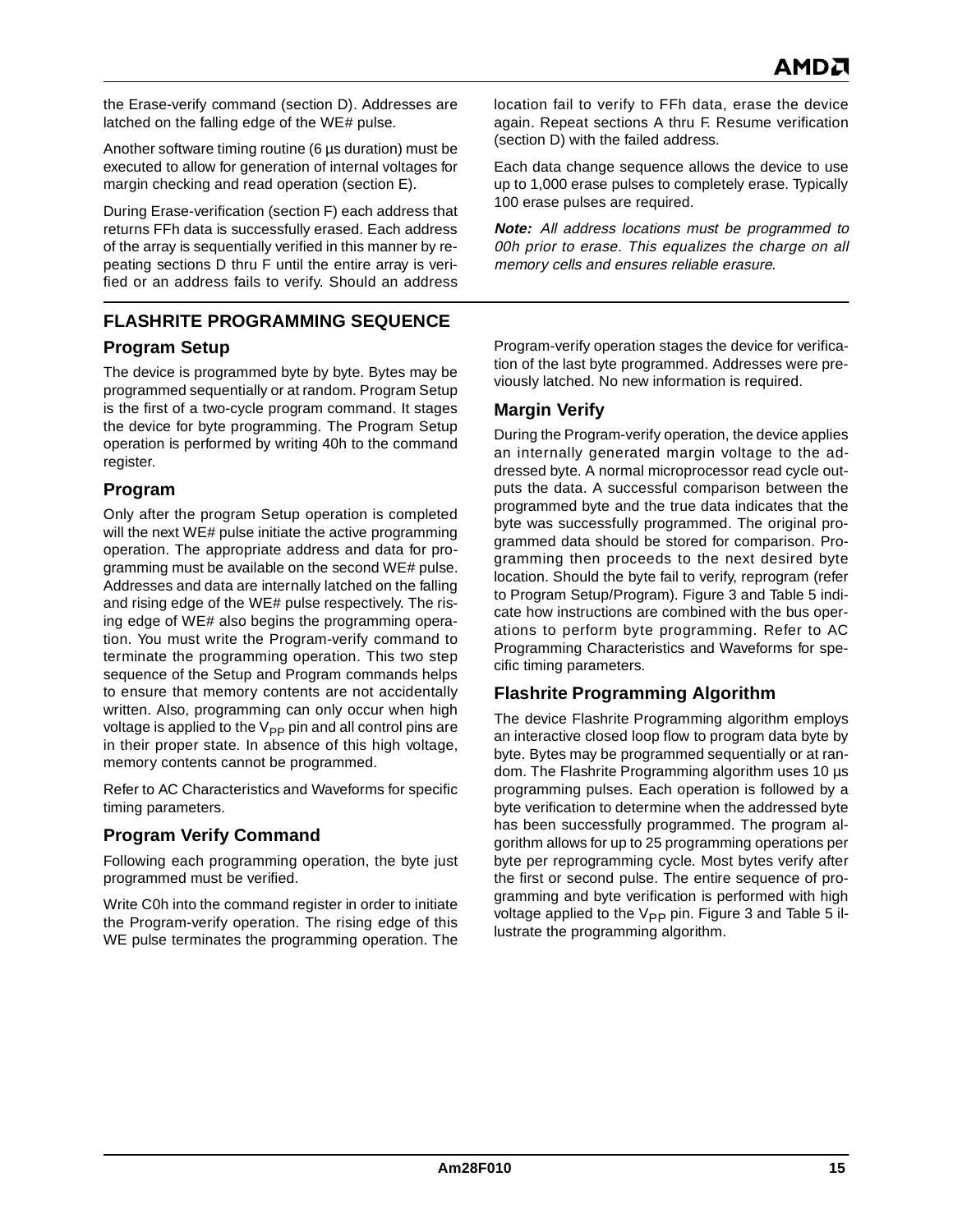<span id="page-15-0"></span>

**Figure 3. Flashrite Programming Algorithm**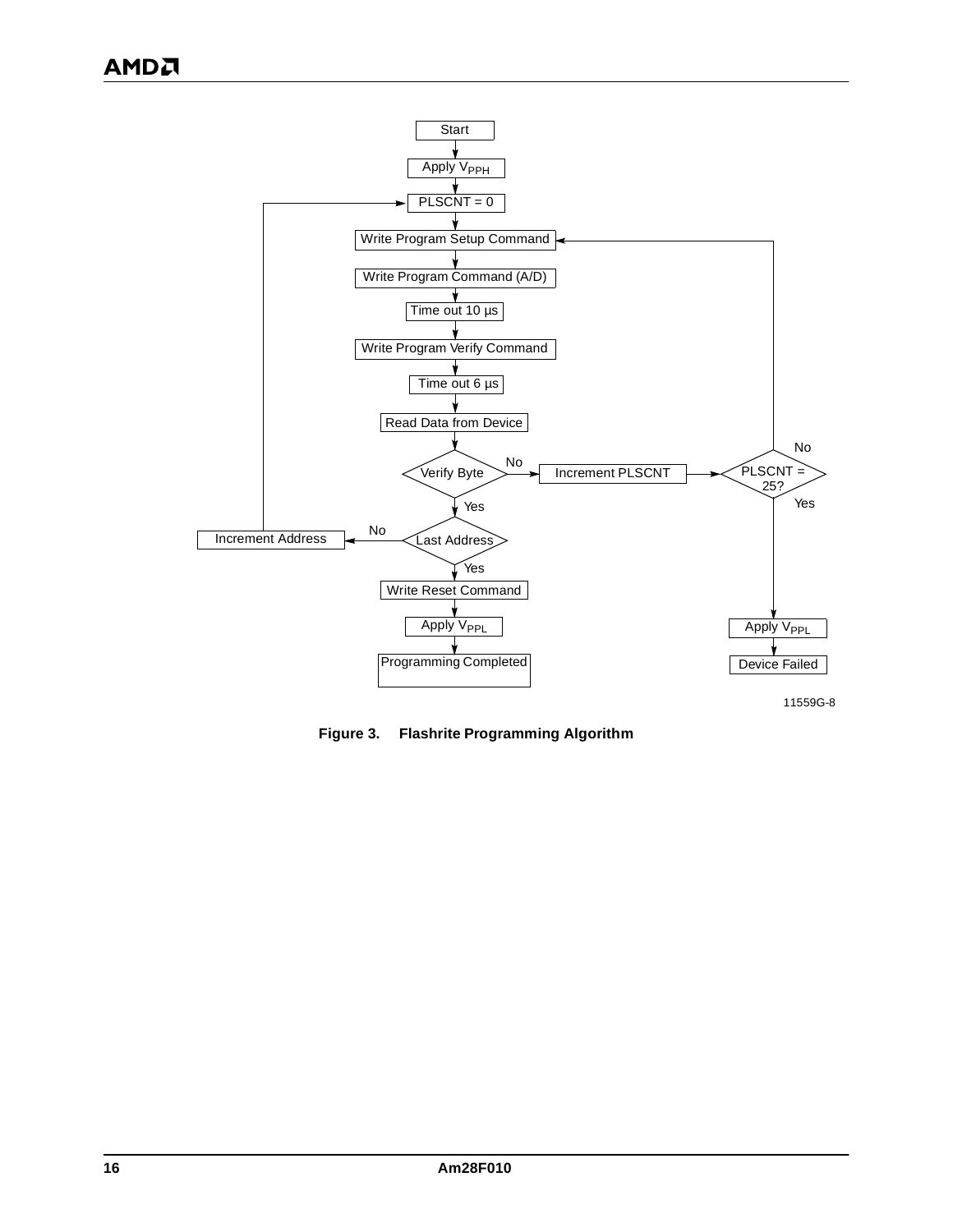<span id="page-16-0"></span>

| <b>Bus Operations</b> | Command                 | <b>Comments</b>                                                          |
|-----------------------|-------------------------|--------------------------------------------------------------------------|
| Standby               |                         | Wait for $V_{PP}$ Ramp to $V_{PPH}$ (Note 1)<br>Initialize Pulse counter |
| Write                 | Program Setup           | Data = $40h$                                                             |
|                       | Program                 | Valid Address/Data                                                       |
| Standby               |                         | Duration of Programming Operation (t <sub>WHWH1</sub> )                  |
| Write                 | Program-Verify (Note 2) | Data = C0h Stops Program Operation                                       |
| Standby               |                         | Write Recovery Time before Read = $6 \mu s$                              |
| Read                  |                         | Read Byte to Verify Programming                                          |
| Standby               |                         | Compare Data Output to Data Expected                                     |
| Write                 | Reset                   | Data = FFh, resets the register for read operations.                     |
| Standby               |                         | Wait for $V_{PP}$ Ramp to $V_{PP1}$ (Note 1)                             |

**Table 5. Flashrite Programming Algorithm**

**Notes:**

1. See AC and DC Characteristics for values of  $V_{PP}$  parameters. The  $V_{PP}$  power supply can be hard-wired to the device or switchable. When V<sub>PP</sub> is switched, V<sub>PPL</sub> may be ground, no connect with a resistor tied to ground, or less than V<sub>CC</sub> + 2.0 V.

2. Program Verify is performed only after byte programming. A final read/compare may be performed (optional) after the register is written with the read command.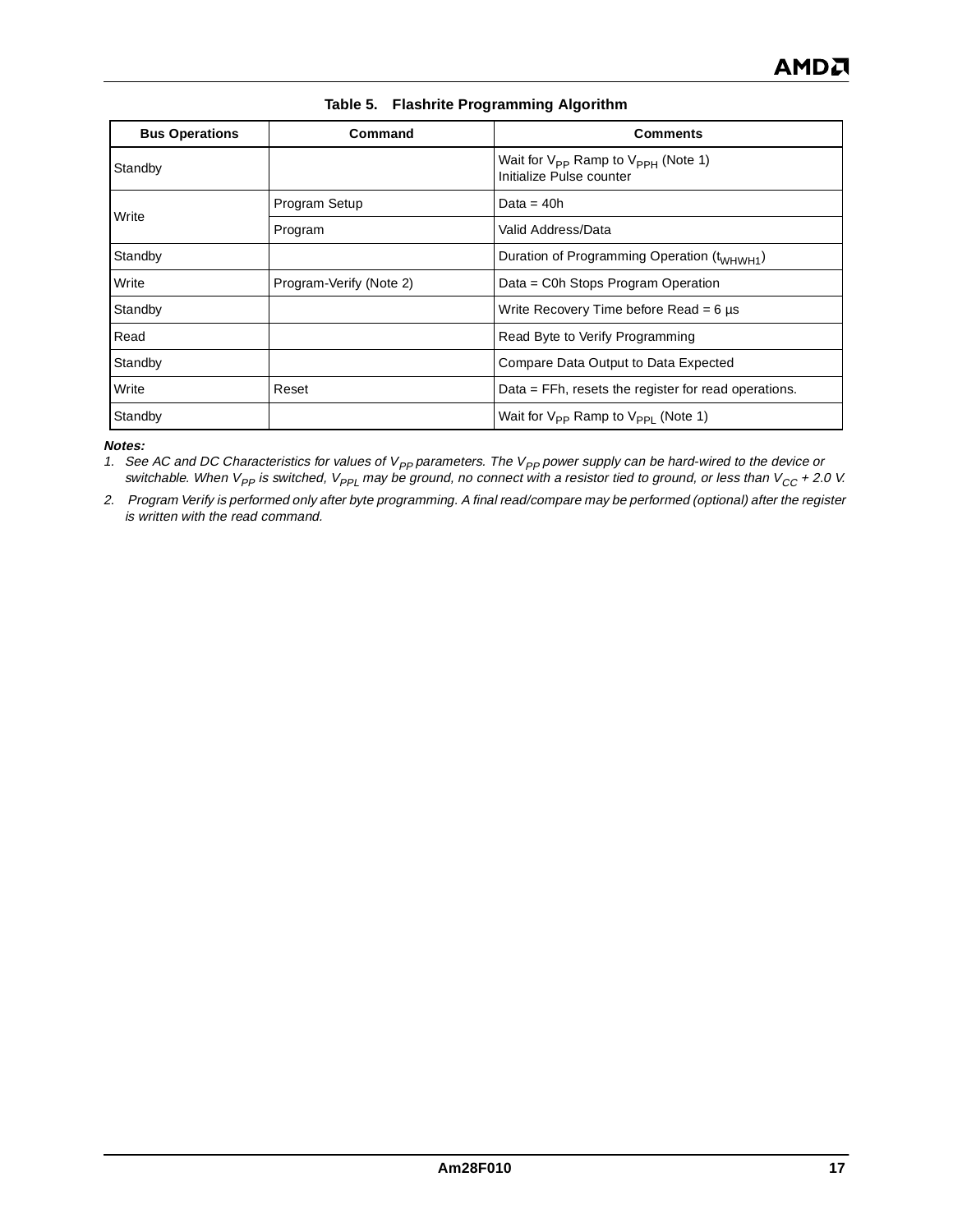

| <b>Bus Cycle</b> | Write            | Write                                              | Time-out                | Write                                  | Time-out                  | Read                    | Standby                                 |
|------------------|------------------|----------------------------------------------------|-------------------------|----------------------------------------|---------------------------|-------------------------|-----------------------------------------|
| Command          | 40h              | Program<br>Address,<br>Program Data                | N/A                     | C <sub>0</sub> h<br>(Stops<br>Program) | N/A                       | Compare<br>Data         | N/A                                     |
| <b>Function</b>  | Program<br>Setup | Program<br>Command<br>Latch<br>Address and<br>Data | Program<br>$(10 \mu s)$ | Program<br>Verify                      | Transition<br>$(6 \mu s)$ | Program<br>Verification | Proceed per<br>Programming<br>Algorithm |

**Figure 4. AC Waveforms for Programming Operations**

#### **ANALYSIS OF PROGRAM TIMING WAVEFORMS**

#### **Program Setup/Program**

Two-cycle write commands are required for program operations (section A and B). The first program command (40h) is a Setup command and does not affect the array data (section A).The second program command latches address and data required for programming on the falling and rising edge of WE# respectively (section B). The rising edge of this WE# pulse (section B) also initiates the programming pulse. The device is programmed on a byte by byte basis either sequentially or randomly.

The program pulse occurs in section C.

#### **Time-Out**

A software timing routine (10 µs duration) must be initiated on the rising edge of the WE# pulse of section B.

**Note:** An integrated stop timer prevents any possibility of overprogramming by limiting each time-out period of  $10 \mu s$ .

#### **Program-Verify**

Upon completion of the program timing routine, the microprocessor must write the program-verify command (C0h). This command terminates the programming operation on the rising edge of the WE# pulse (section D). The program-verify command also stages the device for data verification (section F). Another software timing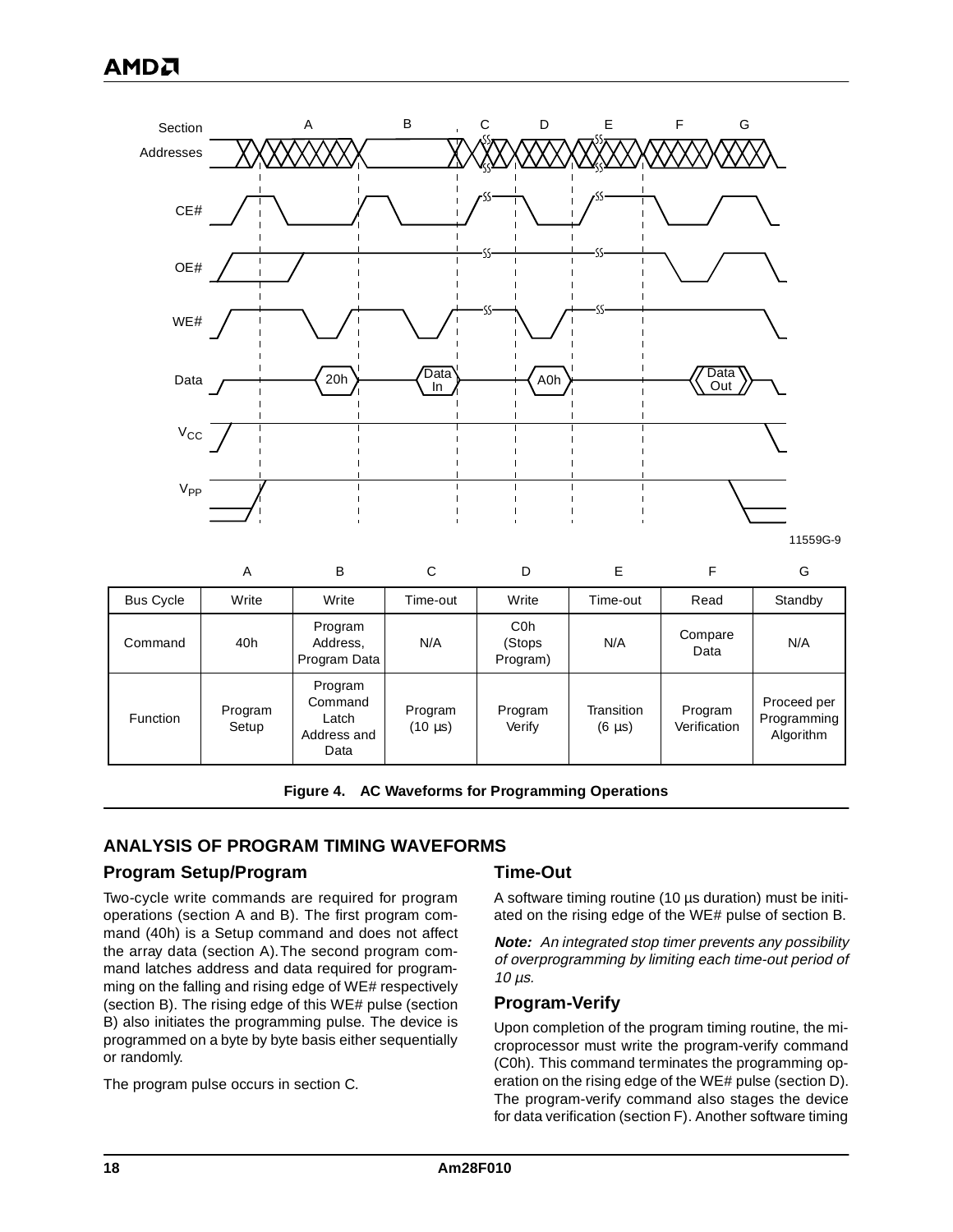routine (6 µs duration) must be executed to allow for generation of internal voltages for margin checking and read operations (section E).

During program-verification (section F) each byte just programmed is read to compare array data with original program data. When successfully verified, the next desired address is programmed. Should a byte fail to verify, reprogram the byte (repeat section A thru F). Each data change sequence allows the device to use up to 25 program pulses per byte. Typically, bytes are verified within one or two pulses.

## **Algorithm Timing Delays**

There are four different timing delays associated with the Flasherase and Flashrite algorithms:

- 1. The first delay is associated with the  $V_{PP}$  rise-time when  $V_{PP}$  first turns on. The capacitors on the  $V_{PP}$ bus cause an RC ramp. After switching on the  $V_{\text{PB}}$ the delay required is proportional to the number of devices being erased and the  $0.1$  mF/device.  $V_{PP}$ must reach its final value 100 ns before commands are executed.
- 2. The second delay time is the erase time pulse width (10 ms). A software timing routine should be run by the local microprocessor to time out the delay. The erase operation must be terminated at the conclusion of the timing routine or prior to executing any system interrupts that may occur during the erase operation. To ensure proper device operation, write the Erase-verify operation after each pulse.
- 3. A third delay time is required for each programming pulse width (10 ms). The programming algorithm is interactive and verifies each byte after a program pulse. The program operation must be terminated at the conclusion of the timing routine or prior to executing any system interrupts that may occur during the programming operation.
- 4. A fourth timing delay associated with both the Flasherase and Flashrite algorithms is the write recovery time (6 ms). During this time internal circuitry is changing voltage levels from the erase/ program level to those used for margin verify and read operations. An attempt to read the device during this period will result in possible false data (it may appear the device is not properly erased or programmed).

**Note:** Software timing routines should be written in machine language for each of the delays. Code written in machine language requires knowledge of the appropriate microprocessor clock speed in order to accurately time each delay.

#### **Parallel Device Erasure**

Many applications will use more than one Flash memory device. Total erase time may be minimized by implementing a parallel erase algorithm. Flash memories may erase at different rates. Therefore each device must be verified separately. When a device is completely erased and verified use a masking code to prevent further erasure. The other devices will continue to erase until verified. The masking code applied could be the read command (00h).

#### **Power-Up/Power-Down Sequence**

The device powers-up in the Read only mode. Power supply sequencing is not required. Note that if  $V_{CC} \le$ 1.0 Volt, the voltage difference between  $V_{PP}$  and  $V_{CC}$ should not exceed 10.0 Volts. Also, the device has  $V_{PP}$ rise time and fall time specification of 500 ns minimum.

#### **Reset Command**

The Reset command initializes the Flash memory device to the Read mode. In addition, it also provides the user with a safe method to abort any device operation (including program or erase).

The Reset command must be written two consecutive times after the setup Program command (40h). This will reset the device to the Read mode.

Following any other Flash command write the Reset command once to the device. This will safely abort any previous operation and initialize the device to the Read mode.

The Setup Program command (40h) is the only command that requires a two sequence reset cycle. The first Reset command is interpreted as program data. However, FFh data is considered null data during programming operations (memory cells are only programmed from a logical "1" to "0"). The second Reset command safely aborts the programming operation and resets the device to the Read mode.

Memory contents are not altered in any case.

This detailed information is for your reference. It may prove easier to always issue the Reset command two consecutive times. This eliminates the need to determine if you are in the setup Program state or not.

#### **Programming In-System**

Flash memories can be programmed in-system or in a standard PROM programmer. The device may be soldered to the circuit board upon receipt of shipment and programmed in-system. Alternatively, the device may initially be programmed in a PROM programmer prior to soldering the device to the board.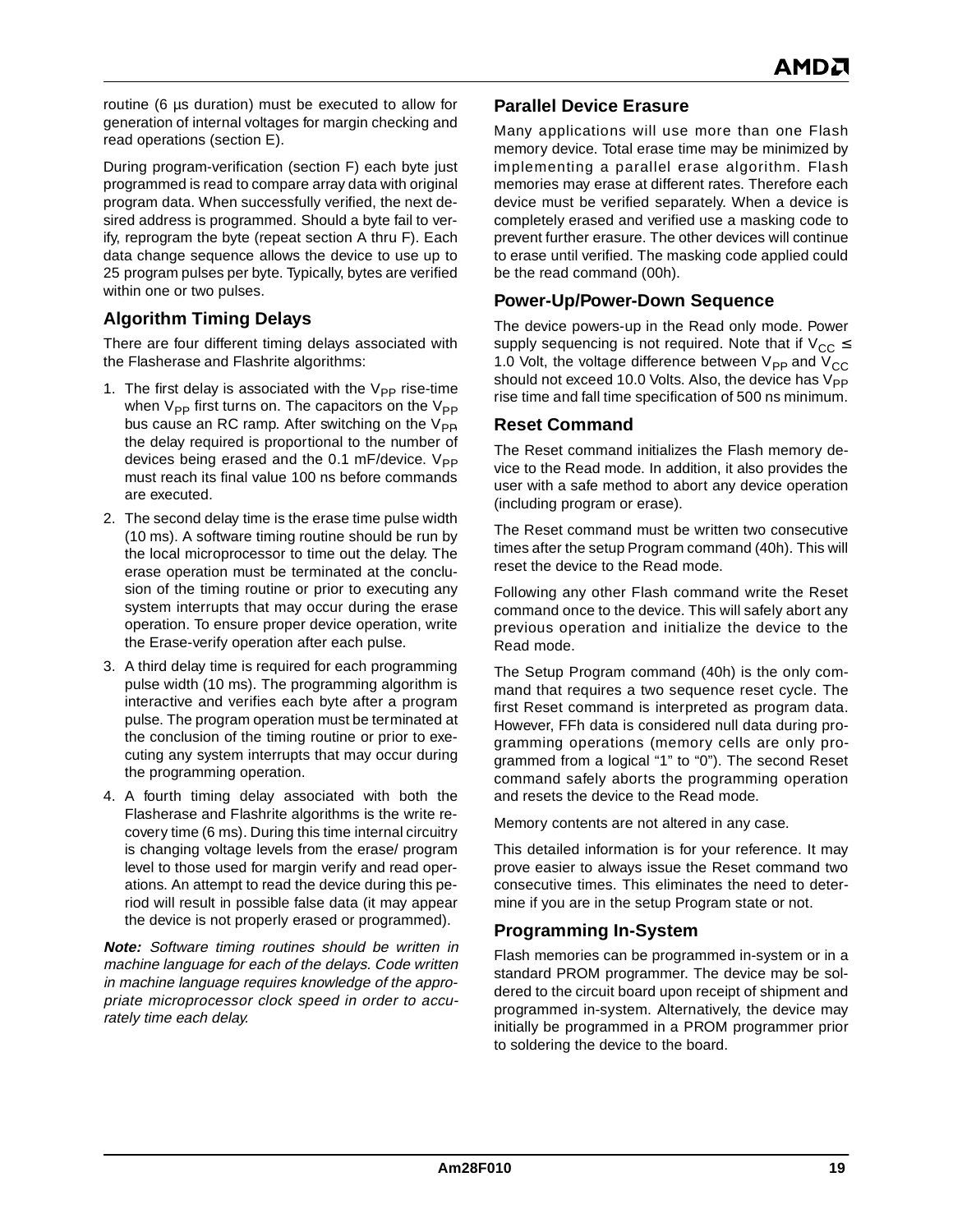## **Auto Select Command**

AMD's Flash memories are designed for use in applications where the local CPU alters memory contents. Accordingly, manufacturer and device codes must be accessible while the device resides in the target system. PROM programmers typically access the signature codes by raising A9 to a high voltage. However, multiplexing high voltage onto address lines is not a generally desired system design practice.

The device contains an Auto Select operation to supplement traditional PROM programming methodology. The operation is initiated by writing 80h or 90h into the command register. Following this command, a read cycle address 0000h retrieves the manufacturer code of 01h. A read cycle from address 0001h returns the device code. To terminate the operation, it is necessary to write another valid command, such as Reset (FFh), into the register.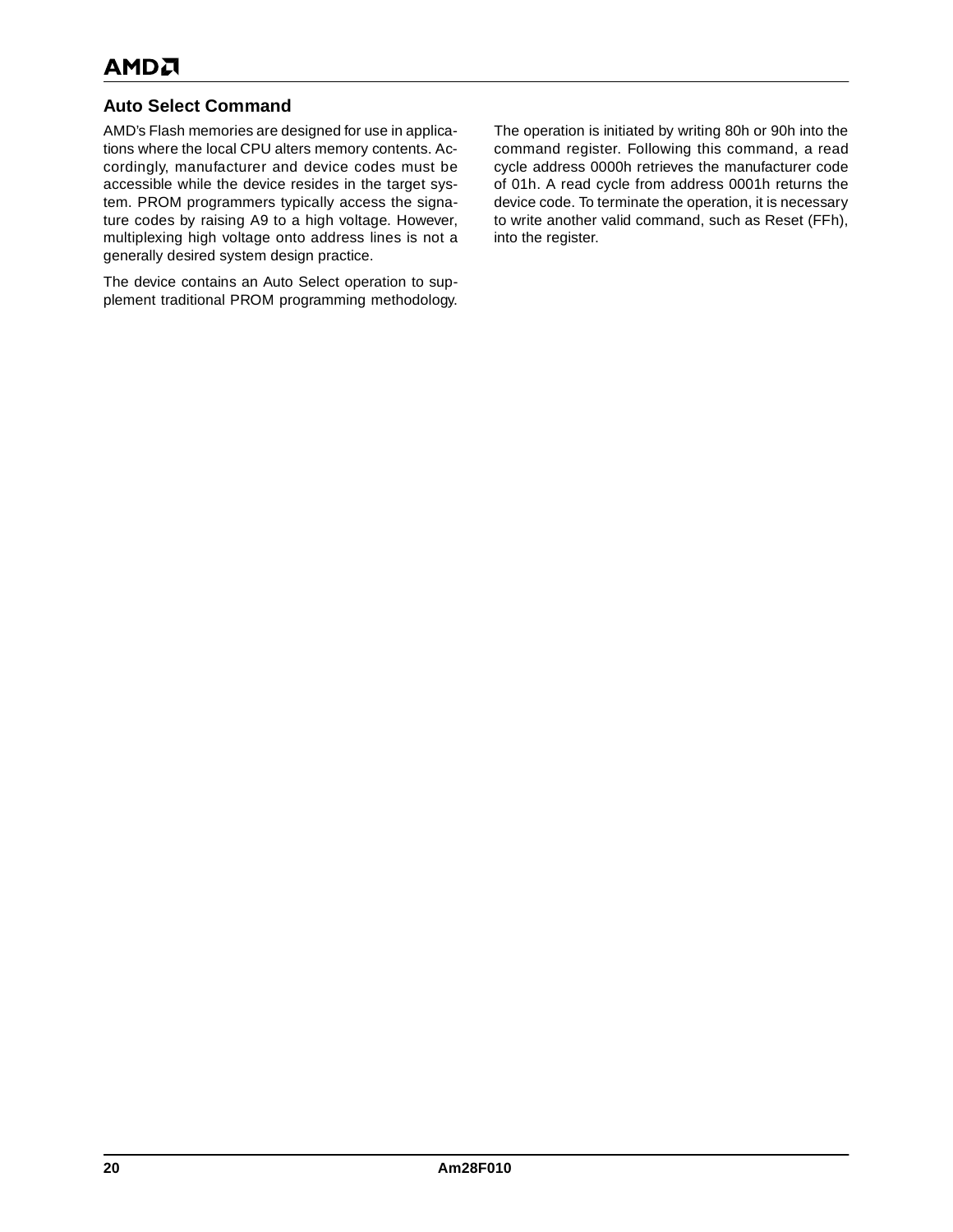#### **ABSOLUTE MAXIMUM RATINGS**

| Storage Temperature<br>Plastic Packages -65°C to +125°C                                       |  |
|-----------------------------------------------------------------------------------------------|--|
| <b>Ambient Temperature</b><br>with Power Applied-55°C to + 125°C                              |  |
| Voltage with Respect To Ground<br>All pins except A9 and $V_{PP}$ (Note 1) . -2.0 V to +7.0 V |  |
|                                                                                               |  |
|                                                                                               |  |
| $V_{PP}$ (Note 2)-2.0 V to +14.0 V                                                            |  |
| Output Short Circuit Current (Note 3) 200 mA                                                  |  |
| Notes:                                                                                        |  |

- 1. Minimum DC voltage on input or I/O pins is –0.5 V. During voltage transitions, inputs may overshoot  $V_{SS}$  to -2.0 V for periods of up to 20 ns. Maximum DC voltage on input and I/O pins is  $V_{CC}$  + 0.5 V. During voltage transitions, input and I/O pins may overshoot to  $V_{CC}$  + 2.0V for periods up to 20ns.
- 2. Minimum DC input voltage on A9 and  $V_{PP}$  pins is -0.5 V. During voltage transitions, A9 and  $V_{PP}$  may overshoot  $V_{SS}$  to -2.0 V for periods of up to 20 ns. Maximum DC input voltage on A9 and  $V_{PP}$  is +13.0 V which may overshoot to 14.0 V for periods up to 20 ns.
- 3. No more than one output shorted to ground at a time. Duration of the short circuit should not be greater than one second.

Stresses above those listed under "Absolute Maximum Ratings" may cause permanent damage to the device. This is a stress rating only; functional operation of the device at these or any other conditions above those indicated in the operational sections of this specification is not implied. Exposure of the device to absolute maximum rating conditions for extended periods may affect device reliability.

## **OPERATING RANGES**

| <b>Commercial (C) Devices</b>                          |
|--------------------------------------------------------|
| Ambient Temperature $(T_A)$ 0°C to +70°C               |
| <b>Industrial (I) Devices</b>                          |
| Ambient Temperature $(T_A)$ -40°C to +85°C             |
| <b>Extended (E) Devices</b>                            |
| Ambient Temperature $(T_A)$ . -55°C to +125°C          |
| V <sub>CC</sub> Supply Voltages                        |
| $V_{\text{CC}}$ +4.50 V to +5.50 V                     |
| V <sub>PP</sub> Voltages                               |
|                                                        |
| Program, Erase, and Verify $+11.4$ V to $+12.6$ V      |
| Operating repage define these limite between which the |

Operating ranges define those limits between which the functionality of the device is guaranteed.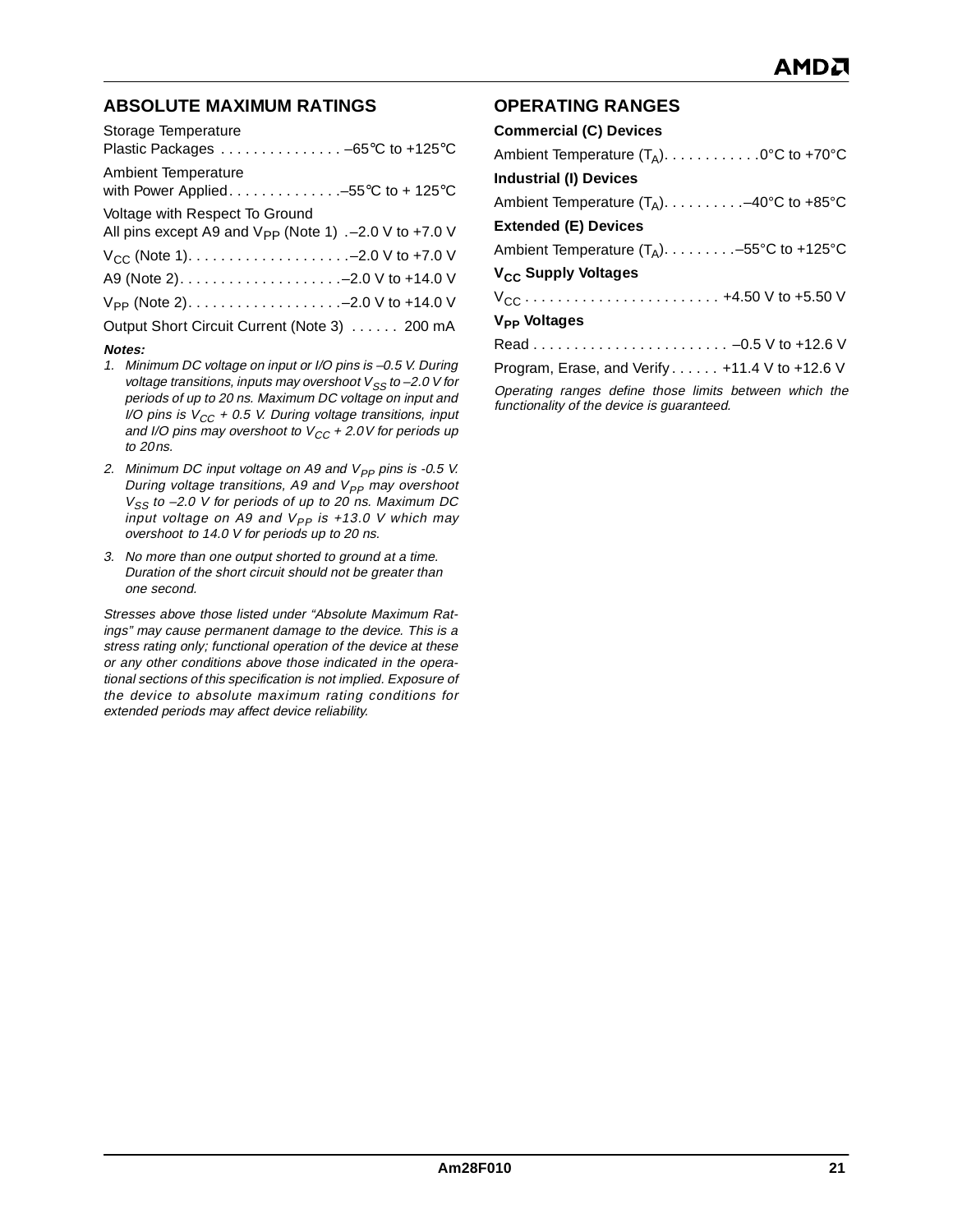## **MAXIMUM OVERSHOOT**



11559H-10

#### **Maximum Negative Input Overshoot**



11559H-11

#### **Maximum Positive Input Overshoot**



11559H-12

**Maximum V<sub>PP</sub> Overshoot**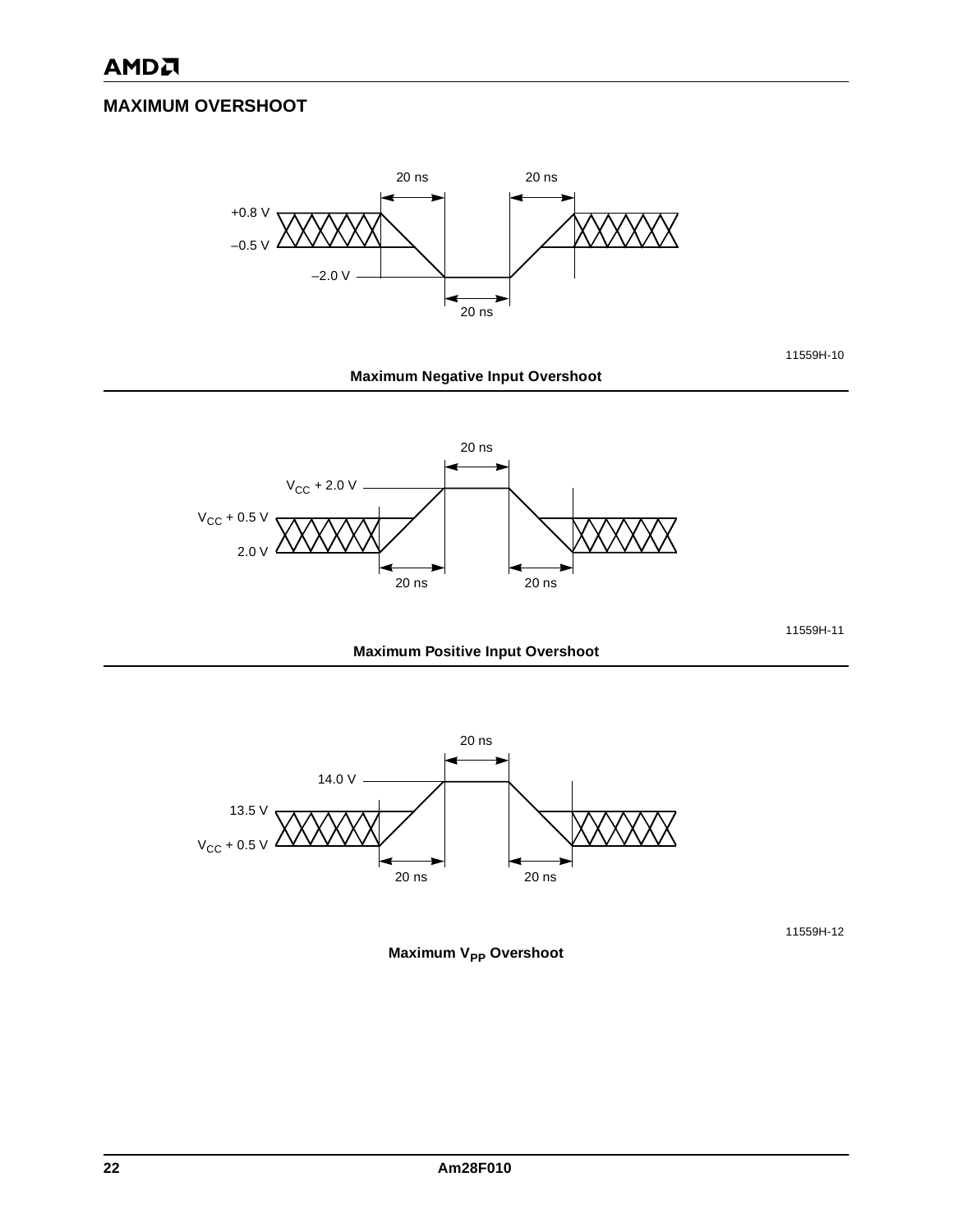## **DC CHARACTERISTICS over operating range unless otherwise specified TTL/NMOS Compatible**

| <b>Parameter</b><br>Symbol | <b>Parameter Description</b>                    | <b>Test Conditions</b>                                                                      | Min    | <b>Typ</b> | Max            | Unit |
|----------------------------|-------------------------------------------------|---------------------------------------------------------------------------------------------|--------|------------|----------------|------|
| Iц                         | Input Leakage Current                           | $V_{CC}$ = $V_{CC}$ Max, $V_{IN}$ = $V_{CC}$ or $V_{SS}$                                    |        |            | ±1.0           | μA   |
| $I_{LO}$                   | Output Leakage Current                          | $V_{CC}$ = $V_{CC}$ Max, $V_{OUT}$ = $V_{CC}$ or $V_{SS}$                                   |        |            | ±1.0           | μA   |
| $I_{CCS}$                  | V <sub>CC</sub> Standby Current                 | $V_{CC}$ = $V_{CC}$ Max, CE# = $V_{IH}$                                                     |        | 0.2        | 1.0            | mA   |
| $I_{\rm CC1}$              | V <sub>CC</sub> Active Read Current             | $V_{CC}$ = $V_{CC}$ Max, CE# = $V_{IL}$ OE# = $V_{IH}$<br>$I_{\text{OUT}} = 0$ mA, at 6 MHz |        | 20         | 30             | mA   |
| $I_{CC2}$                  | V <sub>CC</sub> Programming Current             | $CE = V_{IL}$ Programming in Progress<br>(Note 4)                                           |        | 20         | 30             | mA   |
| $I_{CC3}$                  | V <sub>CC</sub> Erase Current                   | $CE# = V_{II}$ Erasure in Progress (Note 4)                                                 |        | 20         | 30             | mA   |
| $I_{PPS}$                  | V <sub>PP</sub> Standby Current                 | $V_{PP} = V_{PPL}$                                                                          |        |            | ±1.0           | μA   |
|                            |                                                 | $V_{PP} = V_{PPH}$                                                                          |        | 70         | 200            |      |
| $I_{PP1}$                  | V <sub>PP</sub> Read Current                    | $V_{PP} = V_{PPI}$                                                                          |        |            | ±1.0           | μA   |
| $I_{PP2}$                  | V <sub>PP</sub> Programming Current             | $V_{PP} = V_{PPH}$<br>Programming in Progress (Note 4)                                      |        | 10         | 30             | mA   |
| $I_{PP3}$                  | V <sub>PP</sub> Erase Current                   | $V_{PP} = V_{PPH}$<br>Erasure in Progress (Note 4)                                          |        | 10         | 30             | mA   |
| $V_{IL}$                   | Input Low Voltage                               |                                                                                             | $-0.5$ |            | 0.8            | V    |
| $V_{\text{IH}}$            | Input High Voltage                              |                                                                                             | 2.0    |            | $V_{CC}$ + 0.5 | V    |
| $V_{OL}$                   | Output Low Voltage                              | $I_{\text{O1}} = 5.8 \text{ mA}$ , $V_{\text{CC}} = V_{\text{CC}}$ Min                      |        |            | 0.45           | V    |
| V <sub>OH1</sub>           | Output High Voltage                             | $I_{OH} = -2.5$ mA, $V_{CC} = V_{CC}$ Min                                                   | 2.4    |            |                | V    |
| $V_{ID}$                   | A9 Auto Select Voltage                          | $A9 = V_{1D}$                                                                               | 11.5   |            | 13.0           | V    |
| l <sub>ID</sub>            | A9 Auto Select Current                          | A9 = $V_{ID}$ Max, $V_{CC}$ = $V_{CC}$ Max                                                  |        | 5          | 50             | μA   |
| V <sub>PPL</sub>           | V <sub>PP</sub> during Read-Only<br>Operations  | Note: Erase/Program are inhibited<br>when $V_{PP} = V_{PPL}$                                | 0.0    |            | $V_{CC}$ +2.0  | V    |
| V <sub>PPH</sub>           | V <sub>PP</sub> during Read/Write<br>Operations |                                                                                             | 11.4   |            | 12.6           | V    |
| V <sub>LKO</sub>           | Low V <sub>CC</sub> Lock-out Voltage            |                                                                                             | 3.2    | 3.7        |                | V    |

**Notes:**

- 1. **Caution:** The Am28F010 must not be removed from (or inserted into) a socket when  $V_{CC}$  or  $V_{PP}$  is applied. If  $V_{CC} \le 1.0$  Volt, the voltage difference between V<sub>PP</sub> and V<sub>CC</sub> should not exceed 10.0 Volts. Also, the Am28F010 has a V<sub>PP</sub> rise time and fall time specification of 500 ns minimum.
- 2.  $I_{CC1}$  is tested with OE# =  $V_{IH}$  to simulate open outputs.
- 3. Maximum active power usage is the sum of  $I_{CC}$  and  $I_{PP}$
- 4. Not 100% tested.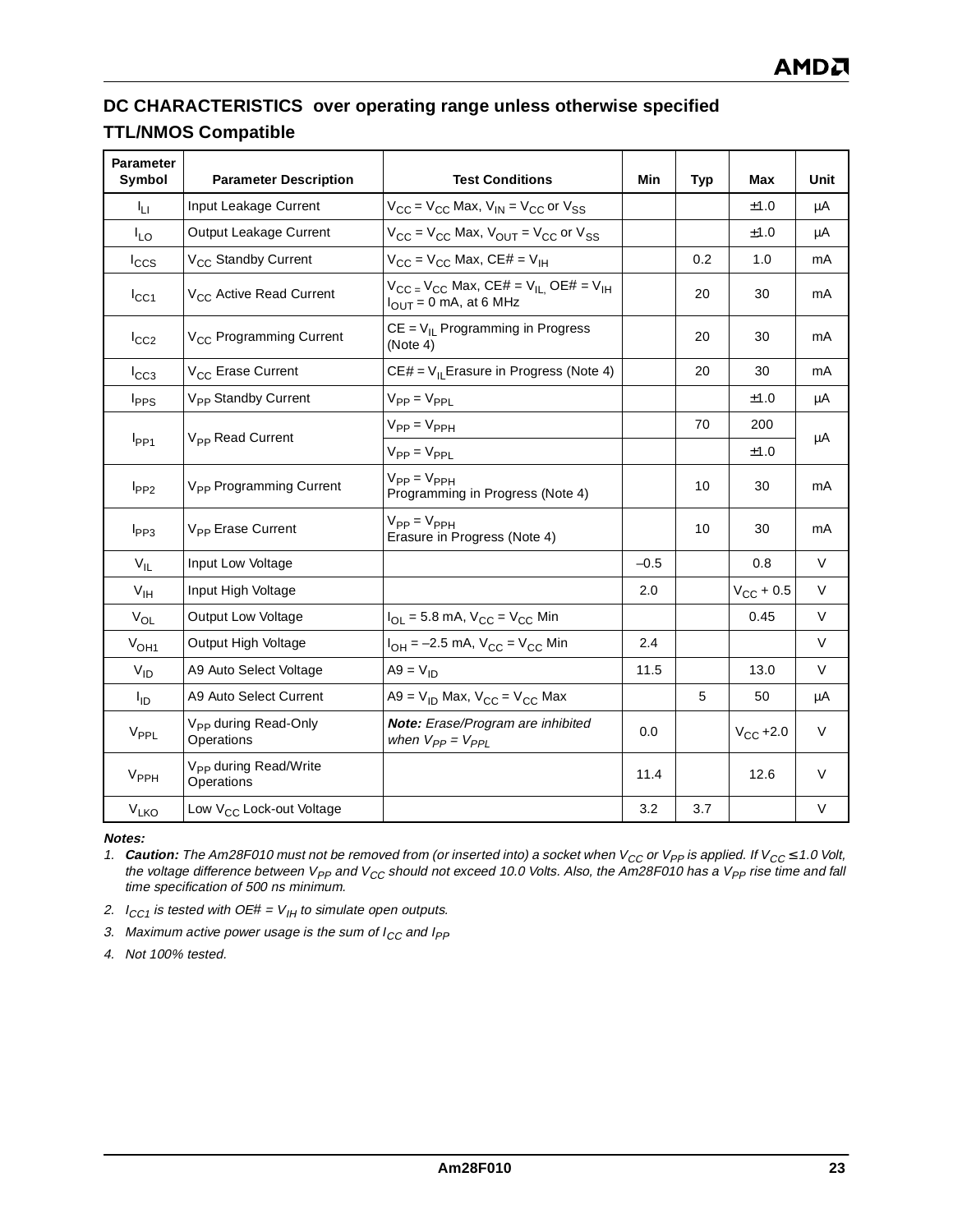## **DC CHARACTERISTICS**

## **CMOS Compatible**

| <b>Parameter</b><br>Symbol | <b>Parameter Description</b>                    | <b>Test Conditions</b>                                                               | Min             | <b>Typ</b> | Max                   | Unit   |
|----------------------------|-------------------------------------------------|--------------------------------------------------------------------------------------|-----------------|------------|-----------------------|--------|
| ŀц                         | Input Leakage Current                           | $V_{CC}$ = $V_{CC}$ Max, $V_{IN}$ = $V_{CC}$ or $V_{SS}$                             |                 |            | ±1.0                  | μA     |
| I <sub>LO</sub>            | Output Leakage Current                          | $V_{CC}$ = $V_{CC}$ Max, $V_{OUT}$ = $V_{CC}$ or $V_{SS}$                            |                 |            | ±1.0                  | μA     |
| $I_{CCS}$                  | V <sub>CC</sub> Standby Current                 | $V_{CC}$ = $V_{CC}$ Max, CE# = $V_{CC}$ + 0.5 V                                      |                 | 15         | 100                   | μA     |
| $I_{\rm CC1}$              | V <sub>CC</sub> Active Read Current             | $V_{CC}$ = $V_{CC}$ Max, CE# = $V_{IL}$ OE# = $V_{IH}$<br>$I_{OUT} = 0$ mA, at 6 MHz |                 | 20         | 30                    | mA     |
| $I_{CC2}$                  | V <sub>CC</sub> Programming Current             | $CE# = V_{II}$ Programming in Progress<br>(Note 4)                                   |                 | 20         | 30                    | mA     |
| $I_{CC3}$                  | V <sub>CC</sub> Erase Current                   | $CE# = V_{II}$ Erasure in Progress<br>(Note 4)                                       |                 | 20         | 30                    | mA     |
| <b>I</b> <sub>PPS</sub>    | V <sub>PP</sub> Standby Current                 | $V_{PP} = V_{PPI}$                                                                   |                 |            | ±1.0                  | μA     |
| $I_{PP1}$                  | V <sub>PP</sub> Read Current                    | $V_{PP} = V_{PPH}$                                                                   |                 | 70         | 200                   | μA     |
| $I_{PP2}$                  | V <sub>PP</sub> Programming Current             | $V_{PP} = V_{PPH}$<br>Programming in Progress (Note 4)                               |                 | 10         | 30                    | mA     |
| $I_{PP3}$                  | V <sub>PP</sub> Erase Current                   | $V_{\text{PP}} = V_{\text{PPH}}$<br>Erasure in Progress (Note 4)                     |                 | 10         | 30                    | mA     |
| $V_{IL}$                   | Input Low Voltage                               |                                                                                      | $-0.5$          |            | 0.8                   | V      |
| $V_{\text{IH}}$            | Input High Voltage                              |                                                                                      | $0.7 V_{CC}$    |            | $V_{\text{CC}}$ + 0.5 | $\vee$ |
| $V_{OL}$                   | Output Low Voltage                              | $I_{OL}$ = 5.8 mA, $V_{CC}$ = $V_{CC}$ Min                                           |                 |            | 0.45                  | V      |
| V <sub>OH1</sub>           | Output High Voltage                             | $I_{OH} = -2.5$ mA, $V_{CC} = V_{CC}$ Min                                            | $0.85$ $V_{CC}$ |            |                       | $\vee$ |
| V <sub>OH2</sub>           |                                                 | $I_{OH} = -100 \mu A$ , $V_{CC} = V_{CC}$ Min                                        | $V_{CC}$ -0.4   |            |                       |        |
| $V_{ID}$                   | A9 Auto Select Voltage                          | $A9 = V_{1D}$                                                                        | 11.5            |            | 13.0                  | V      |
| $I_{ID}$                   | A9 Auto Select Current                          | A9 = $V_{ID}$ Max, $V_{CC}$ = $V_{CC}$ Max                                           |                 | 5          | 50                    | μA     |
| $V_{\sf PPL}$              | V <sub>PPL</sub> during Read-Only<br>Operations | Note: Erase/Program are inhibited<br>when $V_{PP} = V_{PPL}$                         | 0.0             |            | $V_{CC} + 2.0$        | V      |
| $V_{PPH}$                  | V <sub>PP</sub> during Read/Write<br>Operations |                                                                                      | 11.4            |            | 12.6                  | V      |
| V <sub>LKO</sub>           | Low V <sub>CC</sub> Lock-out Voltage            |                                                                                      | 3.2             | 3.7        |                       | V      |

**Notes:**

1. **Caution:** The Am28F010 must not be removed from (or inserted into) a socket when  $V_{CC}$  or  $V_{PP}$  is applied. If  $V_{CC} \le 1.0$  volt, the voltage difference between V<sub>PP</sub> and V<sub>CC</sub> should not exceed 10.0 volts. Also, the Am28F010 has a V<sub>PP</sub> rise time and fall time specification of 500 ns minimum.

2.  $I_{CC1}$  is tested with OE# =  $V_{IH}$  to simulate open outputs.

- 3. Maximum active power usage is the sum of  $I_{CC}$  and  $I_{PP}$
- 4. Not 100% tested.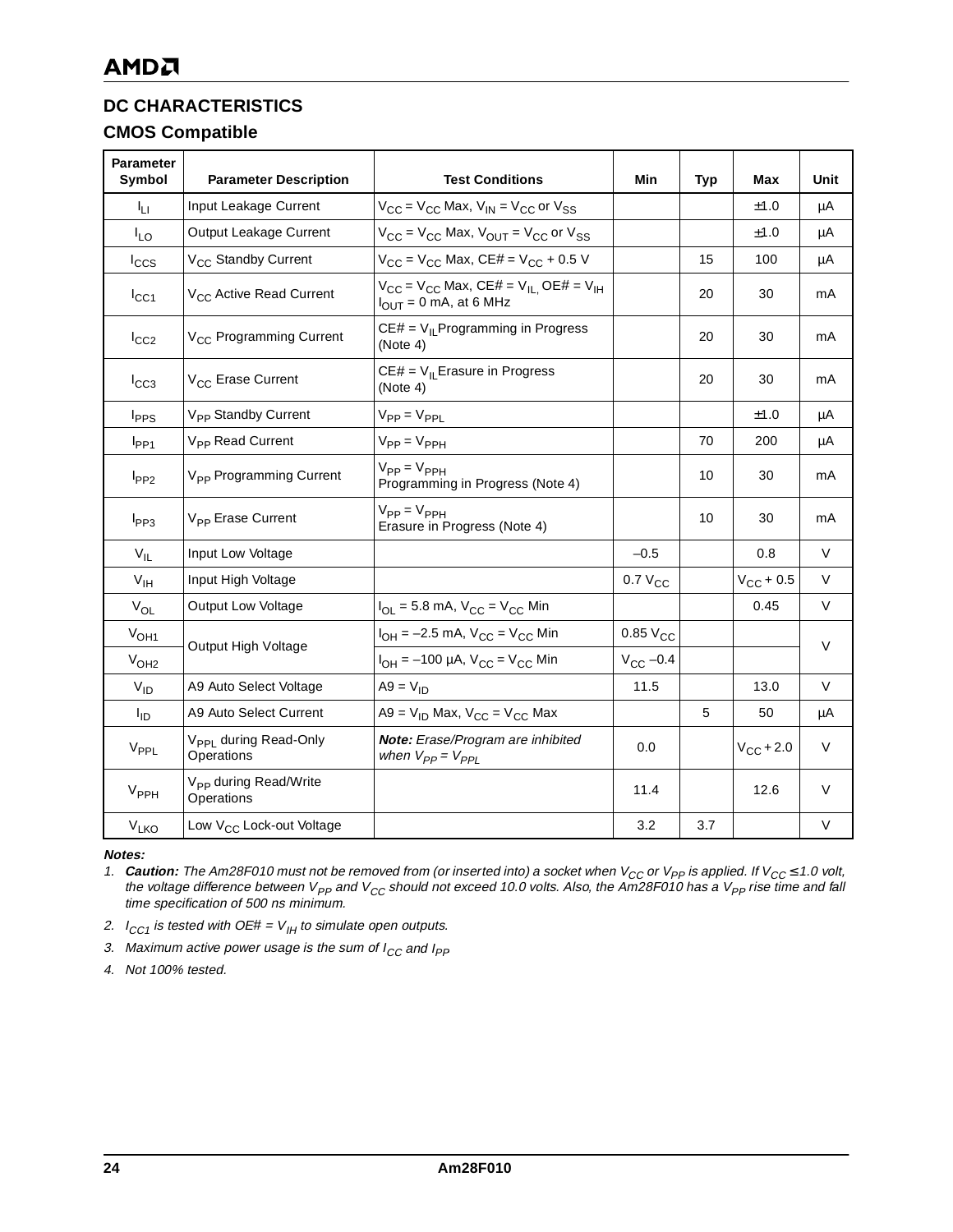

Figure 5. Am28F010—Average I<sub>CC</sub> Active vs. Frequency  $V_{\text{CC}}$  = 5.5 V, Addressing Pattern = Minmax Data Pattern = Checkerboar

## **TEST CONDITIONS**



11559H-14



**Table 6. Test Specifications**

| <b>Test Condition</b>                                                  | $-70$       | <b>All others</b> | Unit |
|------------------------------------------------------------------------|-------------|-------------------|------|
| Output Load                                                            | 1 TTL gate  |                   |      |
| Output Load Capacitance, C <sub>1</sub><br>(including jig capacitance) | 30          | 100               | рF   |
| Input Rise and Fall Times                                              | $<$ 10      | ns                |      |
| Input Pulse Levels                                                     | $0.0 - 3.0$ | $0.45 - 2.4$      | V    |
| Input timing measurement<br>reference levels                           | 1.5         | 0.8, 2.0          | V    |
| Output timing measurement<br>reference levels                          | 1.5         | 0.8, 2.0          | v    |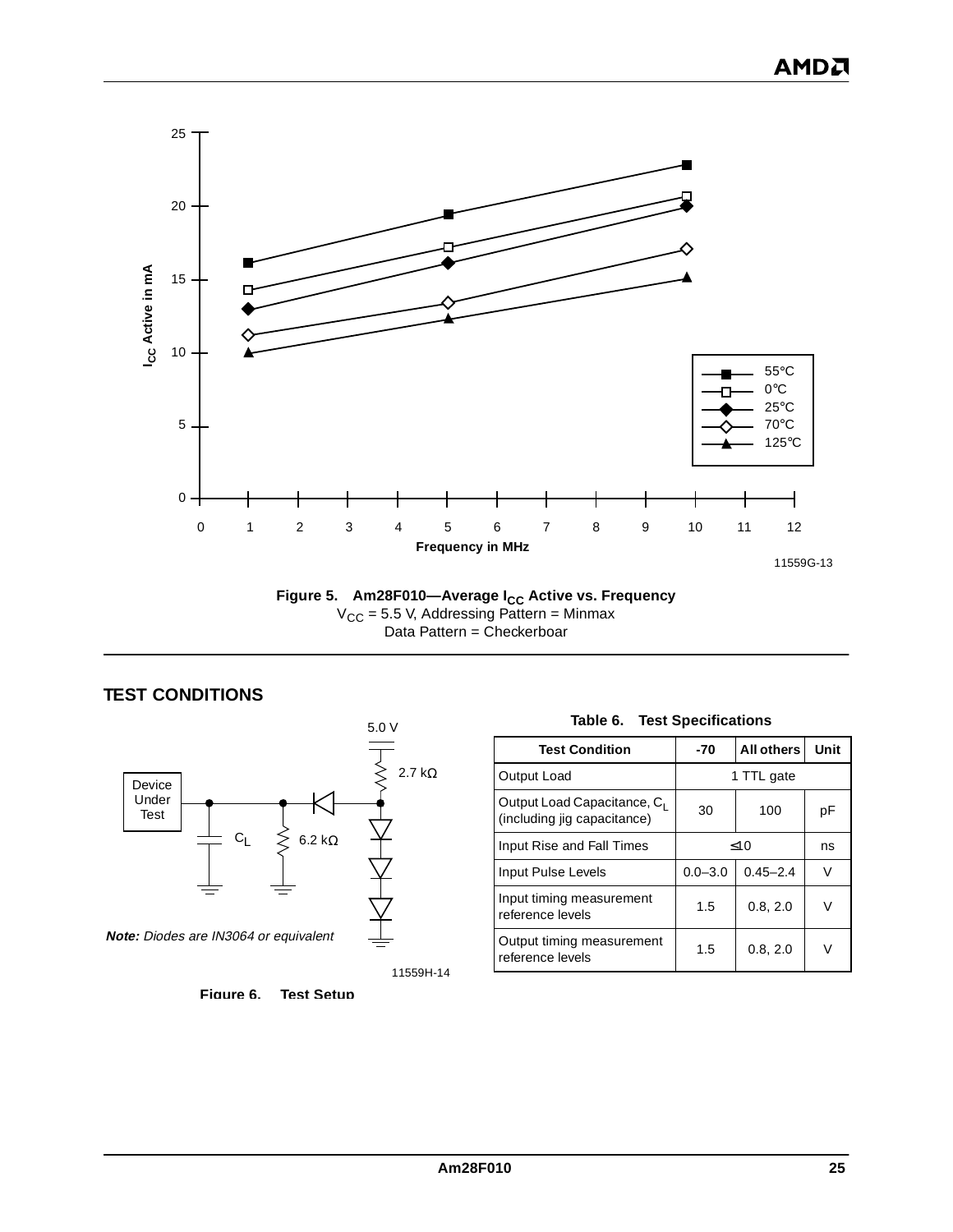## **SWITCHING TEST WAVEFORMS**



AC Testing (all speed options except -70): Inputs are driven at 2.4 V for a logic "1" and 0.45 V for a logic "0". Input pulse rise and fall times are ≤10 ns.



AC Testing for -70 devices: Inputs are driven at 3.0 V for a logic "1" and 0 V for a logic "0". Input pulse rise and fall times are ≤10 ns.

11559H-15

## **SWITCHING CHARACTERISTICS over operating range unless otherwise specified AC Characteristics—Read Only Operation**

| <b>Parameter</b><br><b>Symbols</b> |                  |                                                                   |     | Am28F010 Speed Options |          |          |             |             |      |
|------------------------------------|------------------|-------------------------------------------------------------------|-----|------------------------|----------|----------|-------------|-------------|------|
| <b>JEDEC</b>                       | <b>Standard</b>  | <b>Parameter Description</b>                                      |     | -70                    | -90      | $-120$   | $-150$      | $-200$      | Unit |
| t <sub>AVAV</sub>                  | $t_{RC}$         | Read Cycle Time (Note 2)                                          | Min | 70                     | 90       | 120      | 150         | 200         | ns   |
| t <sub>ELQV</sub>                  | $t_{CE}$         | Chip Enable AccessTime                                            | Max | 70                     | 90       | 120      | 150         | 200         | ns   |
| $t_{AVQV}$                         | $t_{\text{ACC}}$ | Address Access Time                                               | Max | 70                     | 90       | 120      | 150         | 200         | ns   |
| t <sub>GLQV</sub>                  | $t_{OE}$         | <b>Output Enable Access Time</b>                                  | Max | 35                     | 35       | 50       | 55          | 55          | ns   |
| $t_{ELOX}$                         | $t_{LZ}$         | Chip Enable to Output in Low Z (Note 2)                           | Min | $\Omega$               | $\Omega$ | 0        | $\Omega$    | $\Omega$    | ns   |
| $t_{EHQZ}$                         | $t_{\text{DF}}$  | Chip Disable to Output in High Z (Note 1)                         | Max | 20                     | 20       | 30       | 35          | 35          | ns   |
| t <sub>GLQX</sub>                  | $t_{OLZ}$        | Output Enable to Output in Low Z (Note 2)                         | Min | $\Omega$               | $\Omega$ | $\Omega$ | $\Omega$    | $\Omega$    | ns   |
| t <sub>GHQZ</sub>                  | $t_{\text{DF}}$  | Output Disable to Output in High Z (Note 2)                       | Max | 20                     | 20       | 30       | 35          | 35          | ns   |
| $t_{AXQX}$                         | $t_{OH}$         | Output Hold from first of Address, CE#, or<br>OE# Change (Note 2) | Min | $\mathbf 0$            | $\Omega$ | 0        | $\mathbf 0$ | $\mathbf 0$ | ns   |
| t <sub>WHGL</sub>                  |                  | Write Recovery Time before Read                                   | Min | 6                      | 6        | 6        | 6           | 6           | μs   |
| $t_{VCS}$                          |                  | $V_{CC}$ Setup Time to Valid Read (Note 2)                        | Min | 50                     | 50       | 50       | 50          | 50          | μs   |

**Notes:**

1. Guaranteed by design; not tested.

2. Not 100% tested.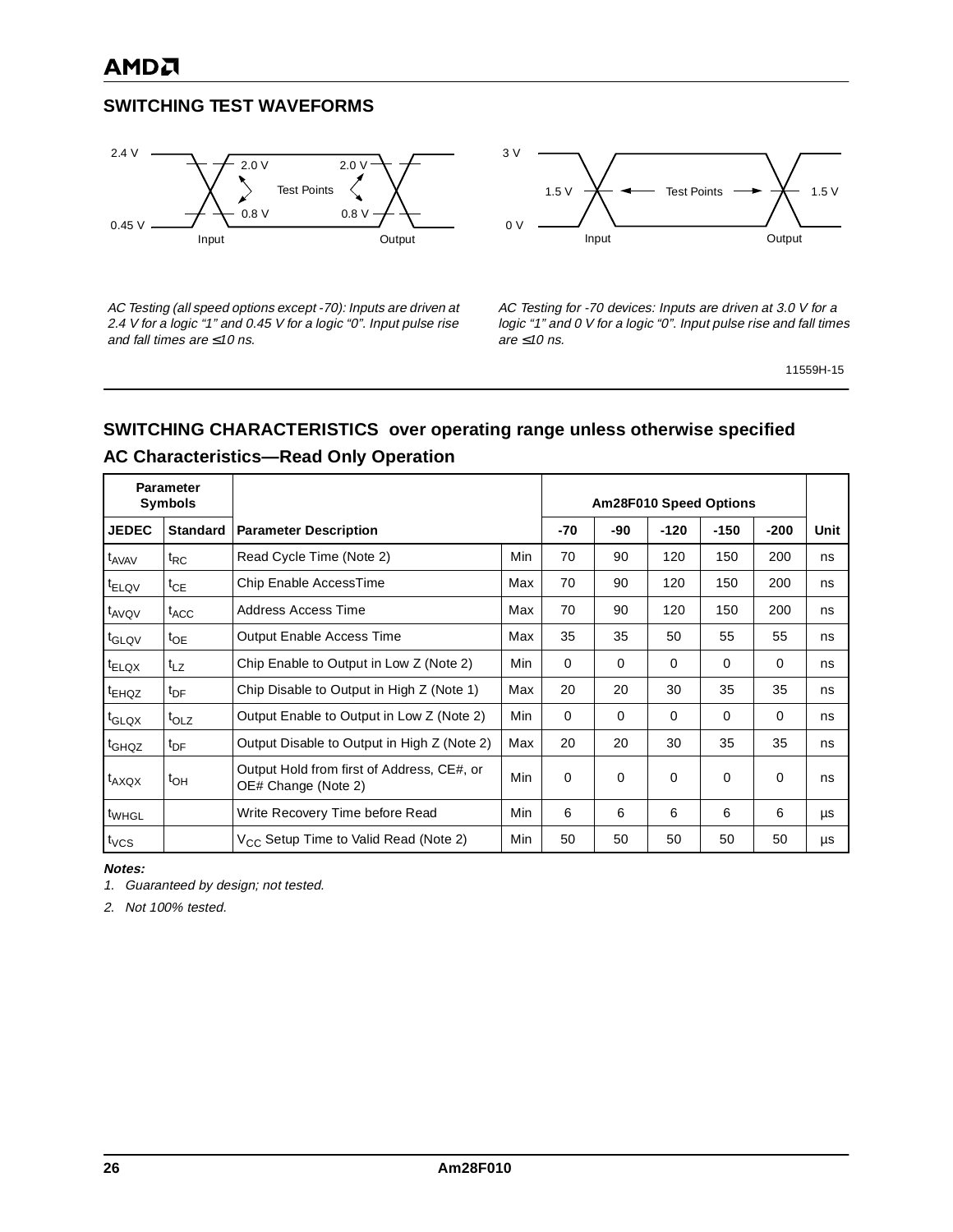| <b>Parameter Symbols</b>      |                 |                                                         |     | Am28F010 Speed Options |             |             |             |             |      |
|-------------------------------|-----------------|---------------------------------------------------------|-----|------------------------|-------------|-------------|-------------|-------------|------|
| <b>JEDEC</b>                  | <b>Standard</b> | <b>Description</b>                                      |     | $-70$                  | -90         | $-120$      | $-150$      | $-200$      | Unit |
| t <sub>AVAV</sub>             | $t_{WC}$        | Write Cycle Time (Note 4)                               | Min | 70                     | 90          | 120         | 150         | 200         | ns   |
| t <sub>AVWL</sub>             | $t_{AS}$        | Address Setup Time                                      | Min | $\mathbf 0$            | $\mathbf 0$ | $\mathbf 0$ | $\mathbf 0$ | $\mathbf 0$ | ns   |
| t <sub>WLAX</sub>             | $t_{AH}$        | <b>Address Hold Time</b>                                | Min | 45                     | 45          | 50          | 60          | 75          | ns   |
| <sup>t</sup> <sub>DVWH</sub>  | $t_{DS}$        | Data Setup Time                                         | Min | 45                     | 45          | 50          | 50          | 50          | ns   |
| <sup>t</sup> wh <sub>DX</sub> | $t_{DH}$        | Data Hold Time                                          | Min | 10                     | 10          | 10          | 10          | 10          | ns   |
| t <sub>WHGL</sub>             | $t_{WR}$        | Write Recovery Time Before Read                         | Min | 6                      | 6           | 6           | 6           | 6           | μs   |
| t <sub>GHWL</sub>             |                 | Read Recovery TIme Before Write                         | Min | $\mathbf 0$            | 0           | $\mathbf 0$ | $\Omega$    | 0           | μs   |
| <sup>t</sup> ELWL             | $t_{CS}$        | CE# Setup TIme                                          | Min | $\mathbf 0$            | 0           | $\mathbf 0$ | $\mathbf 0$ | 0           | ns   |
| t <sub>WHEH</sub>             | $t_{CH}$        | CE# Hold TIme                                           | Min | $\Omega$               | $\mathbf 0$ | 0           | $\mathbf 0$ | $\mathbf 0$ | ns   |
| <sup>t</sup> wLwH             | $t_{WP}$        | Write Pulse Width                                       | Min | 45                     | 45          | 50          | 60          | 60          | ns   |
| t <sub>WHWL</sub>             | $t_{WPH}$       | Write Pulse Width High                                  | Min | 20                     | 20          | 20          | 20          | 20          | ns   |
| t <sub>WHWH1</sub>            |                 | Duration of Programming Operation<br>(Note 2)           | Min | 10                     | 10          | 10          | 10          | 10          | μs   |
| t <sub>WHWH2</sub>            |                 | Duration of Erase Operation (Note 2)                    | Min | 9.5                    | 9.5         | 9.5         | 9.5         | 9.5         | ms   |
| $t_{VPEL}$                    |                 | V <sub>PP</sub> Setup Time to Chip Enable Low (Note 4)  | Min | 100                    | 100         | 100         | 100         | 100         | ns   |
| $t_{VCS}$                     |                 | V <sub>CC</sub> Setup Time to Chip Enable Low (Note 4)  | Min | 50                     | 50          | 50          | 50          | 50          | μs   |
| $t_{VPPR}$                    |                 | V <sub>PP</sub> Rise Time (Note 4) 90% V <sub>PPH</sub> | Min | 500                    | 500         | 500         | 500         | 500         | ns   |
| $t_{VPPF}$                    |                 | V <sub>PP</sub> Fall Time (Note 4) 10% V <sub>PPL</sub> | Min | 500                    | 500         | 500         | 500         | 500         | ns   |
| $t_{LKO}$                     |                 | $V_{CC}$ < $V_{LKO}$ to Reset (Note 4)                  | Min | 100                    | 100         | 100         | 100         | 100         | ns   |

## **AC CHARACTERISTICS—Write/Erase/Program Operations**

#### **Notes:**

1. Read timing characteristics during read/write operations are the same as during read-only operations. Refer to AC Characteristics for Read Only operations.

2. Maximum pulse widths not required because the on-chip program/erase stop timer will terminate the pulse widths internally on the device.

3. Chip-Enable Controlled Writes: Write operations are driven by the valid combination of Chip-Enable and Write-Enable. In systems where Chip-Enable defines the Write Pulse Width (within a longer Write-Enable timing waveform) all set-up, hold and inactive Write-Enable times should be measured relative to the Chip-Enable waveform.

4. Not 100% tested.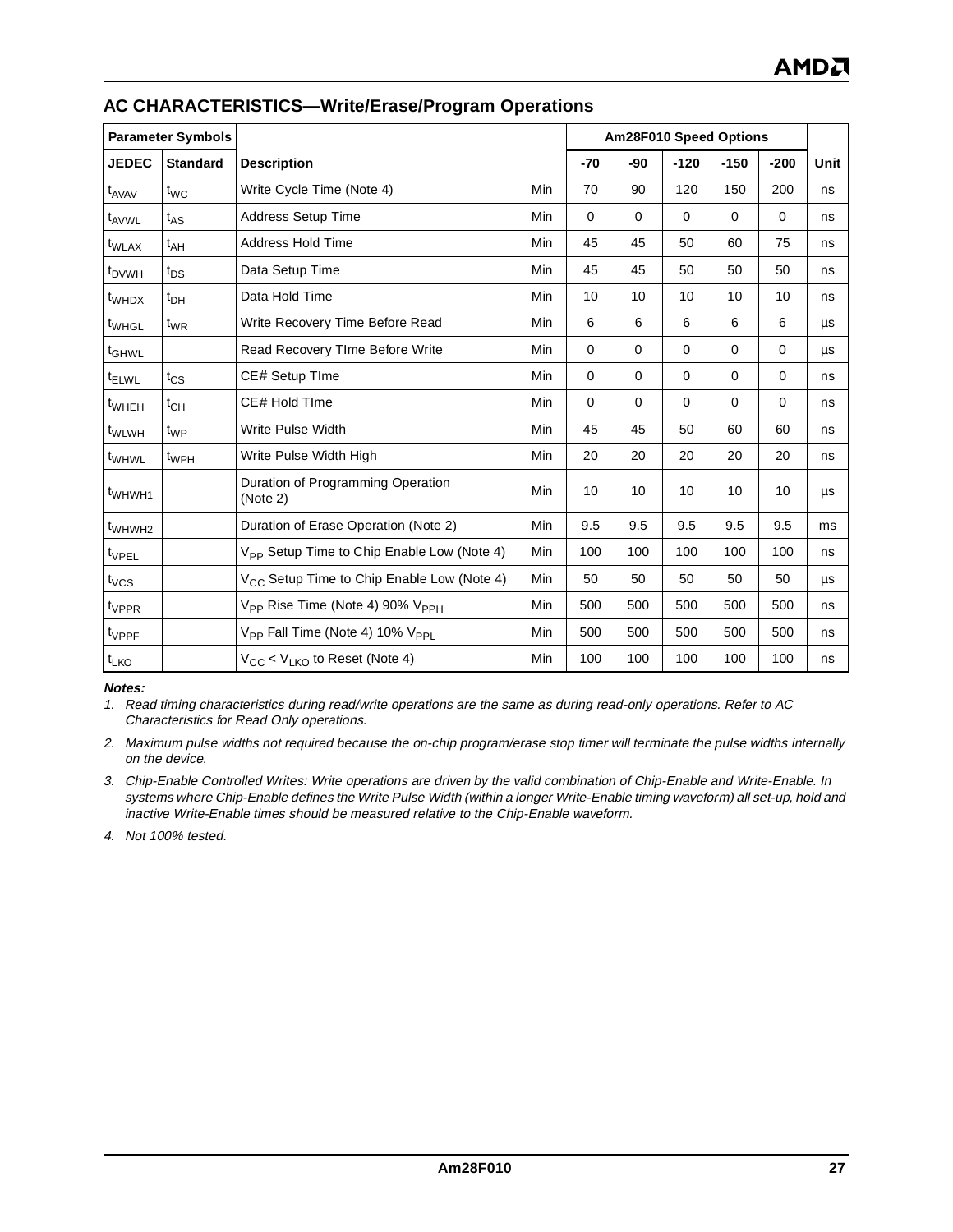## **KEY TO SWITCHING WAVEFORMS**

| <b>WAVEFORM</b> | <b>INPUTS</b>                    | <b>OUTPUTS</b>                               |  |  |  |  |
|-----------------|----------------------------------|----------------------------------------------|--|--|--|--|
|                 | Steady                           |                                              |  |  |  |  |
|                 | Changing from H to L             |                                              |  |  |  |  |
|                 | Changing from L to H             |                                              |  |  |  |  |
|                 | Don't Care, Any Change Permitted | Changing, State Unknown                      |  |  |  |  |
|                 | Does Not Apply                   | Center Line is High Impedance State (High Z) |  |  |  |  |

## **SWITCHING WAVEFORMS**



11559H-16

**Figure 7. AC Waveforms for Read Operations**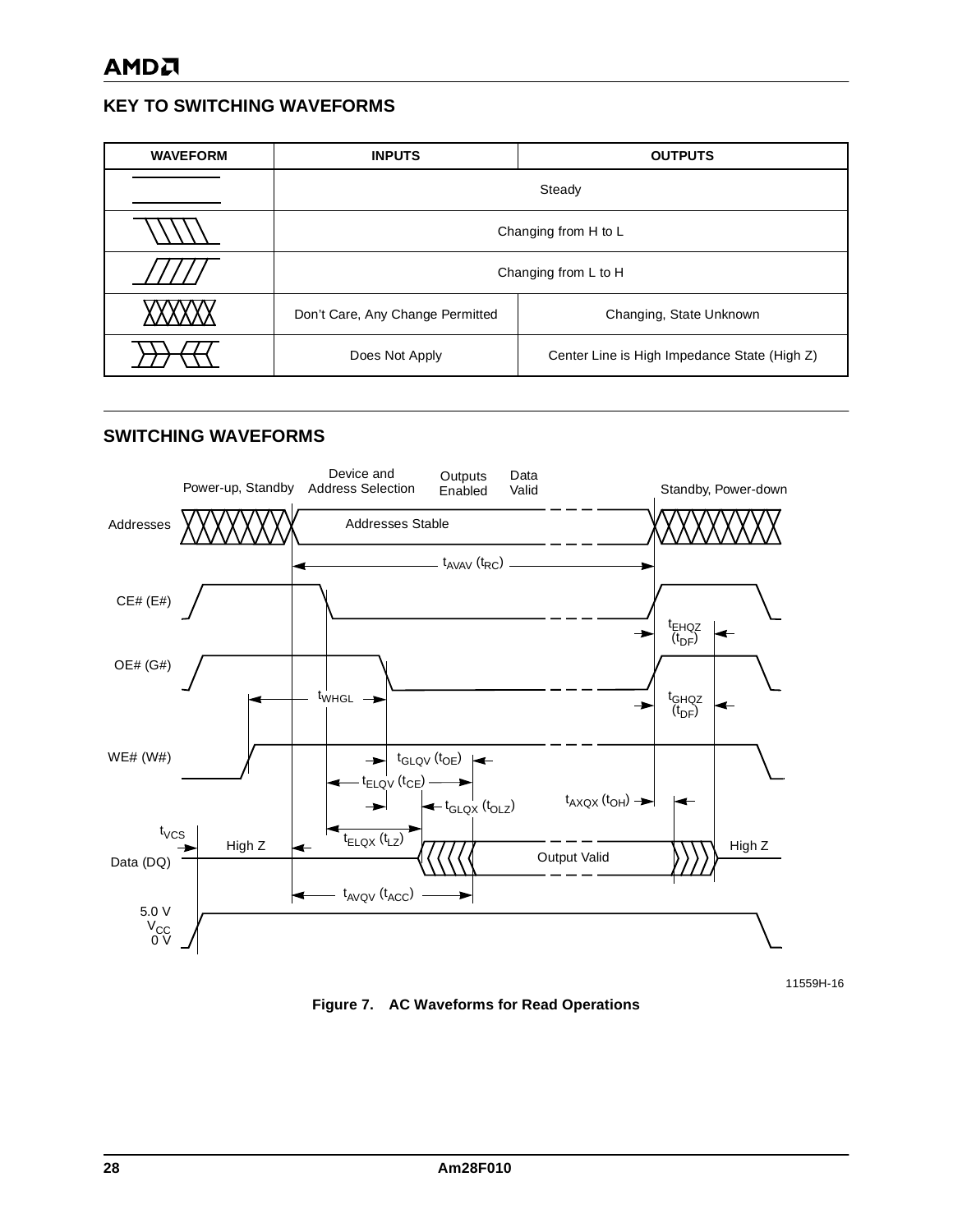#### **SWITCHING WAVEFORMS**



11559G-17

**Figure 8. AC Waveforms for Erase Operations**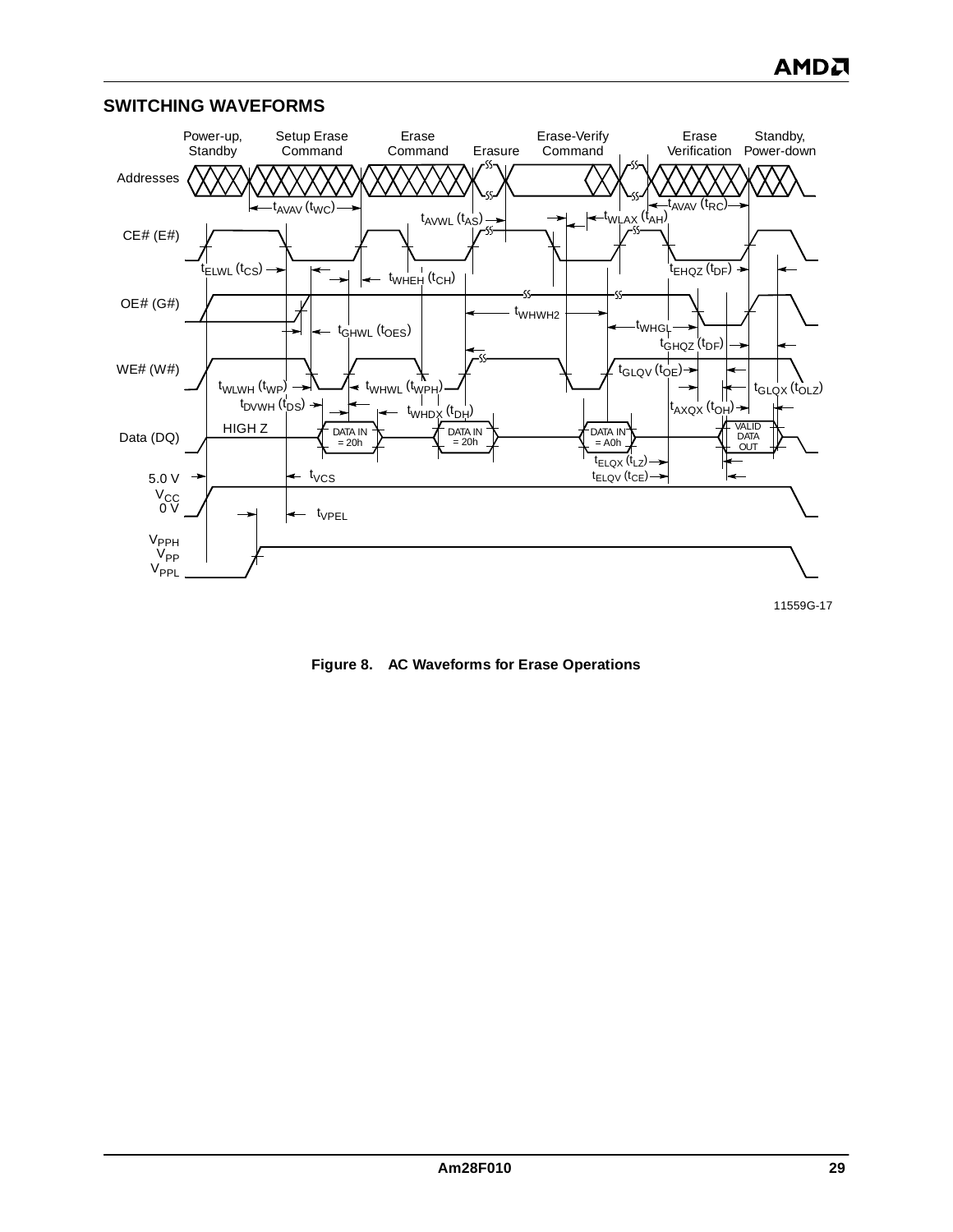#### **SWITCHING WAVEFORMS**



**Figure 9. AC Waveforms for Programming Operations**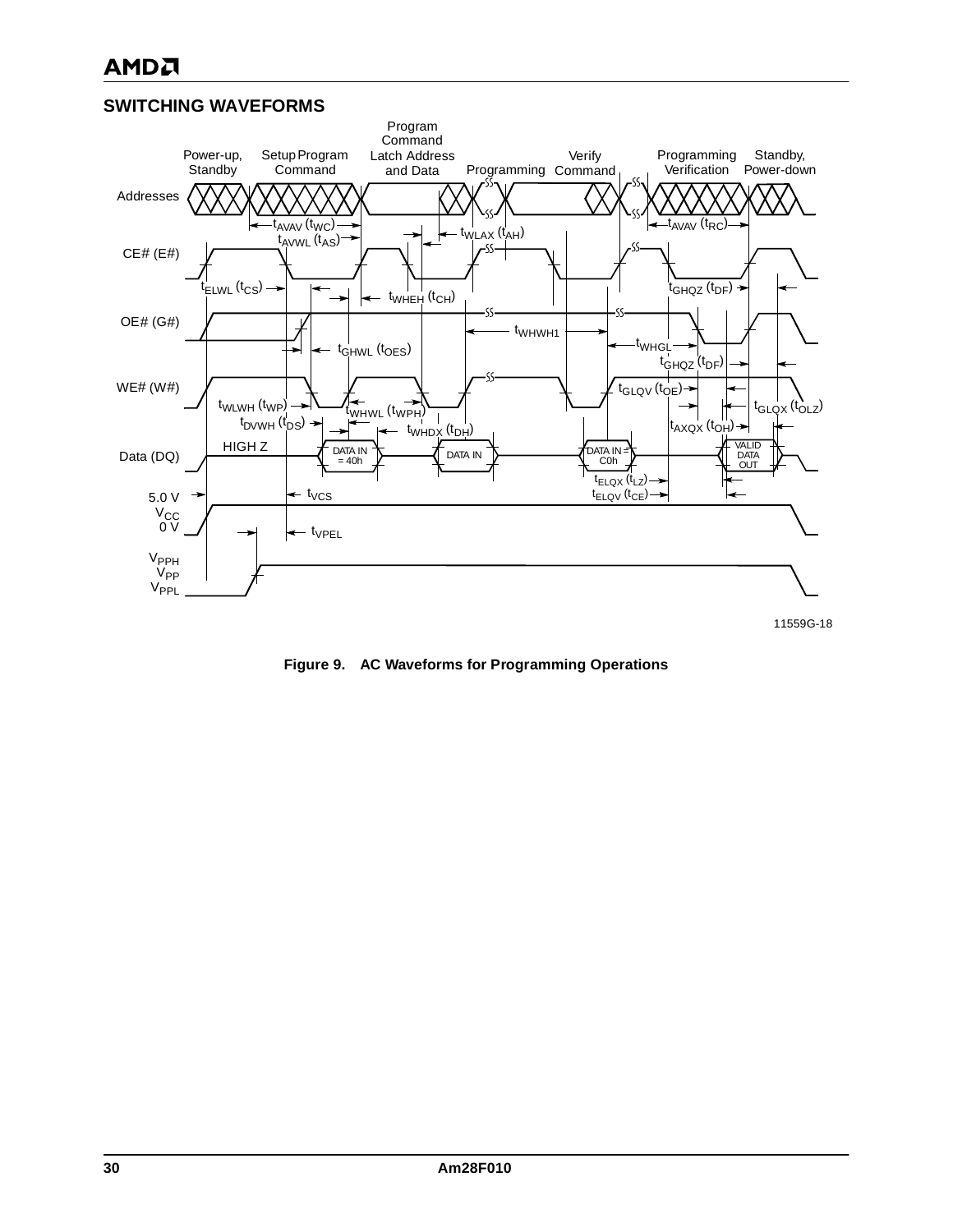## **ERASE AND PROGRAMMING PERFORMANCE**

|                       | Limits |                 |                 |        |                                           |
|-----------------------|--------|-----------------|-----------------|--------|-------------------------------------------|
| <b>Parameter</b>      | Min    | Typ<br>(Note 1) | Max<br>(Note 2) | Unit   | <b>Comments</b>                           |
| Chip Erase Time       |        |                 | 10              | sec    | Excludes 00h programming prior to erasure |
| Chip Programming Time |        | 2               | 12.5            | sec    | Excludes system-level overhead            |
| Write/Erase Cycles    | 10,000 |                 |                 | Cycles |                                           |

#### **Notes:**

1. 25 $\degree$ C, 12 V V<sub>PP</sub>

2. Maximum time specified is lower than worst case. Worst case is derived from the Flasherase/Flashrite pulse count (Flasherase = 1000 max and Flashrite = 25 max). Typical worst case for program and erase is significantly less than the actual device limit.

## **LATCHUP CHARACTERISTICS**

| <b>Parameter</b>                                                                                | Min       | Max               |
|-------------------------------------------------------------------------------------------------|-----------|-------------------|
| Input Voltage with respect to $V_{SS}$ on all pins except I/O pins (Including A9 and $V_{PP}$ ) | $-1.0 V$  | 13.5 V            |
| Input Voltage with respect to V <sub>SS</sub> on all pins I/O pins                              | $-1.0 V$  | $V_{CC}$ + 1.0 V  |
| Current                                                                                         | $-100$ mA | $+100 \text{ mA}$ |
| Includes all pins except $V_{CC}$ . Test conditions: $V_{CC}$ = 5.0 V, one pin at a time.       |           |                   |

#### **PIN CAPACITANCE**

| <b>Parameter</b><br>Symbol | <b>Parameter Description</b>      | <b>Test Conditions</b> | Typ | Max | Unit |
|----------------------------|-----------------------------------|------------------------|-----|-----|------|
| $C_{\text{IN}}$            | Input Capacitance                 | $V_{IN} = 0$           | 8   | 10  | рF   |
| $C_{OUT}$                  | <b>Output Capacitance</b>         | $V_{\text{OUT}} = 0$   | 8   | 12  | рF   |
| C <sub>IN2</sub>           | V <sub>PP</sub> Input Capacitance | $V_{PP} = 0$           | 8   | 12  | рF   |

**Note:** Sampled, not 100% tested. Test conditions  $T_A = 25^{\circ}C$ ,  $f = 1.0$  MHz.

## **DATA RETENTION**

| <b>Parameter</b>                    | <b>Test Conditions</b> | Min | Unit  |
|-------------------------------------|------------------------|-----|-------|
| Minimum Pattern Data Retention Time | $150^{\circ}$ C        | 10  | Years |
|                                     | $125^{\circ}$ C        | 20  | Years |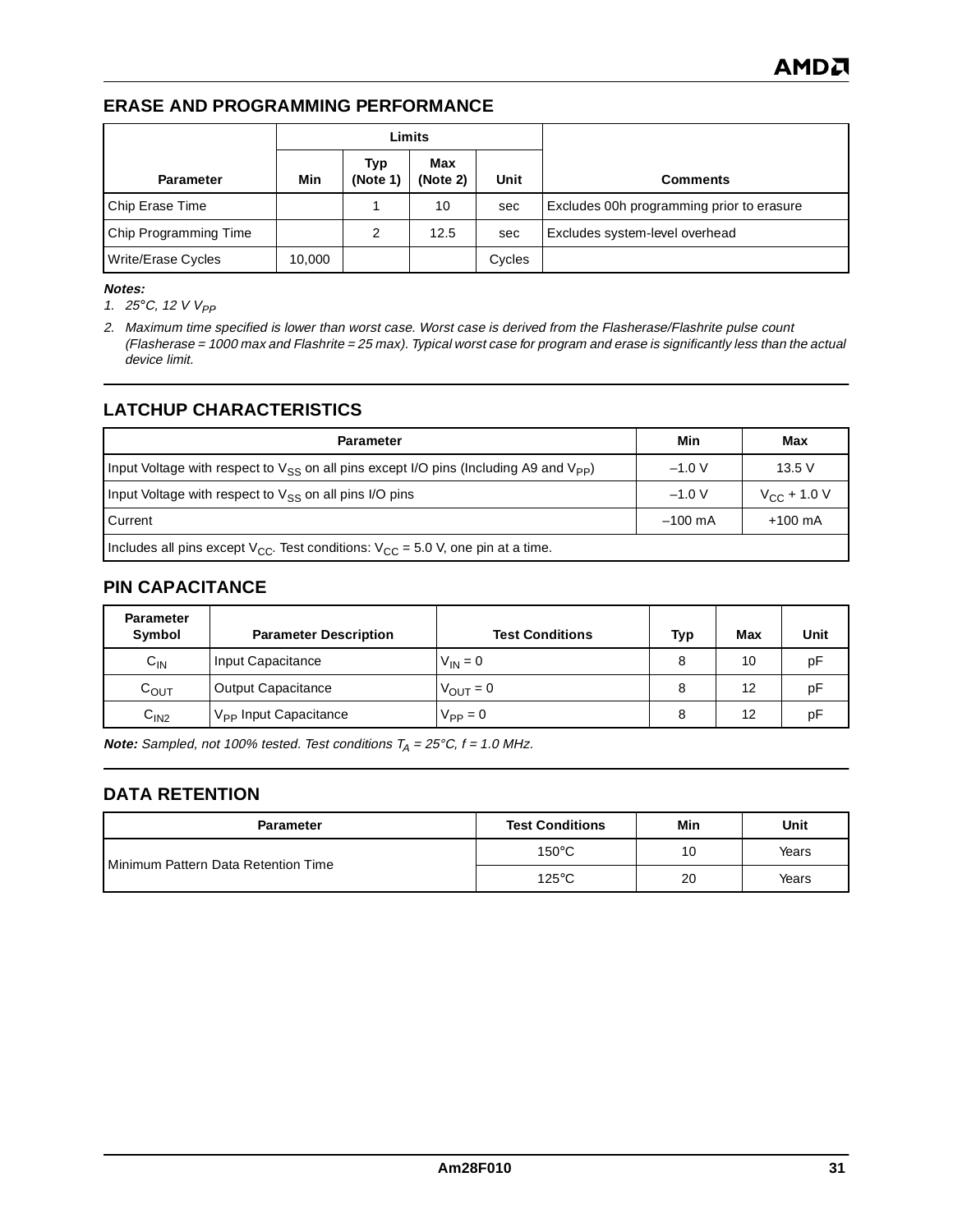## **PHYSICAL DIMENSIONS**

## **PD032—32-Pin Plastic DIP (measured in inches)**





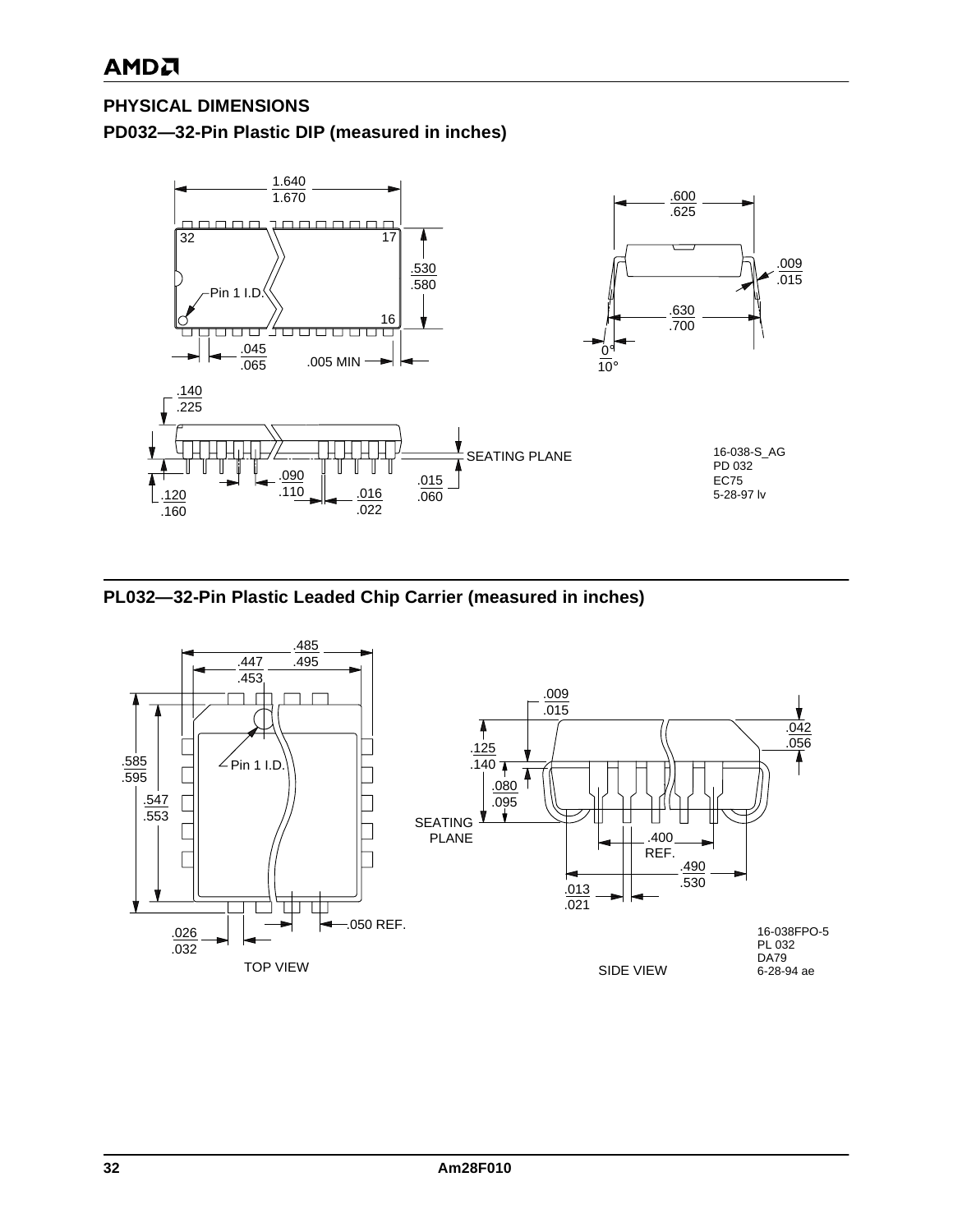## **PHYSICAL DIMENSIONS**

**TS032—32-Pin Standard Thin Small Outline Package (measured in millimeters)**

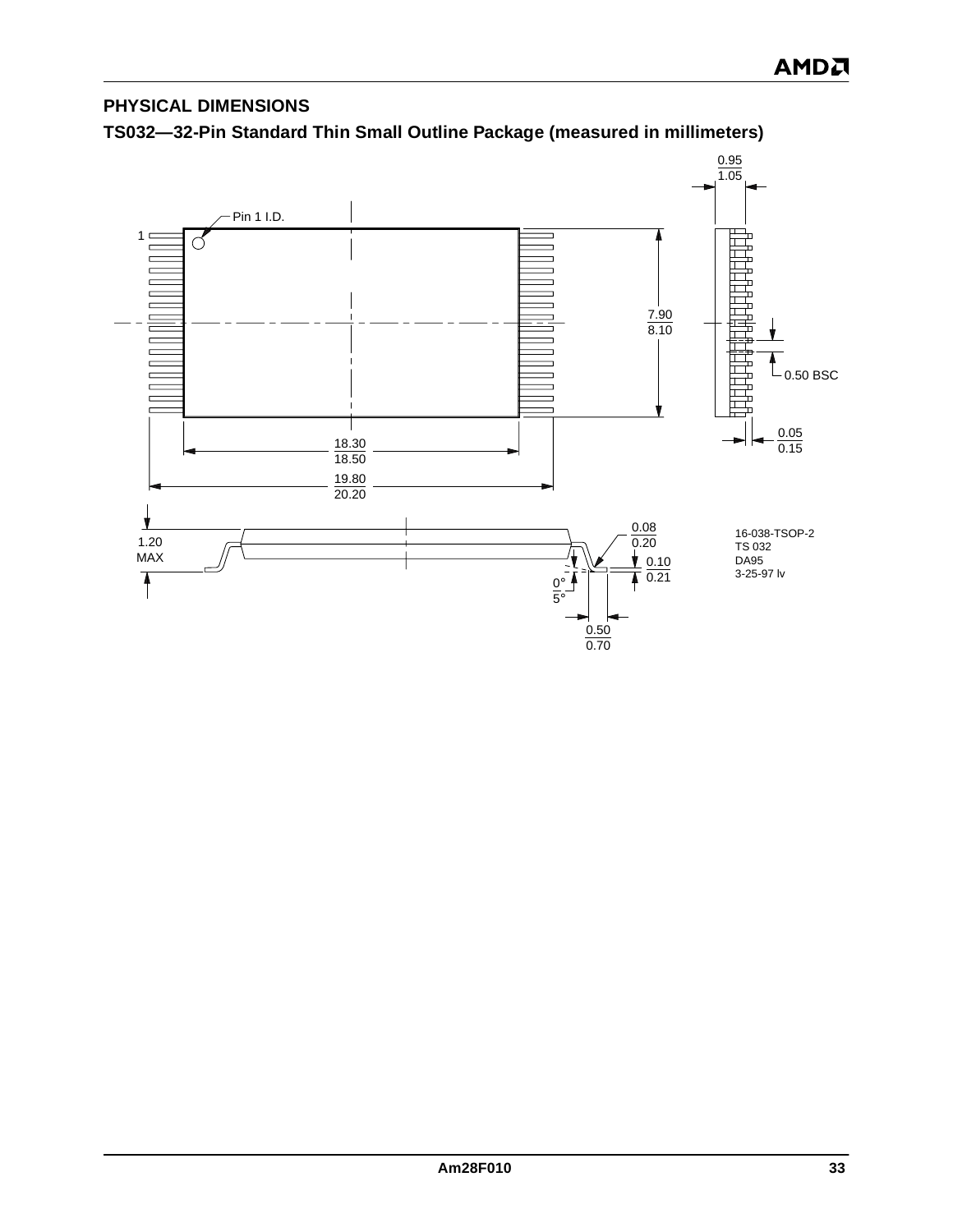## **PHYSICAL DIMENSIONS**

**TSR032—32-Pin Reversed Thin Small Outline Package (measured in millimeters)**